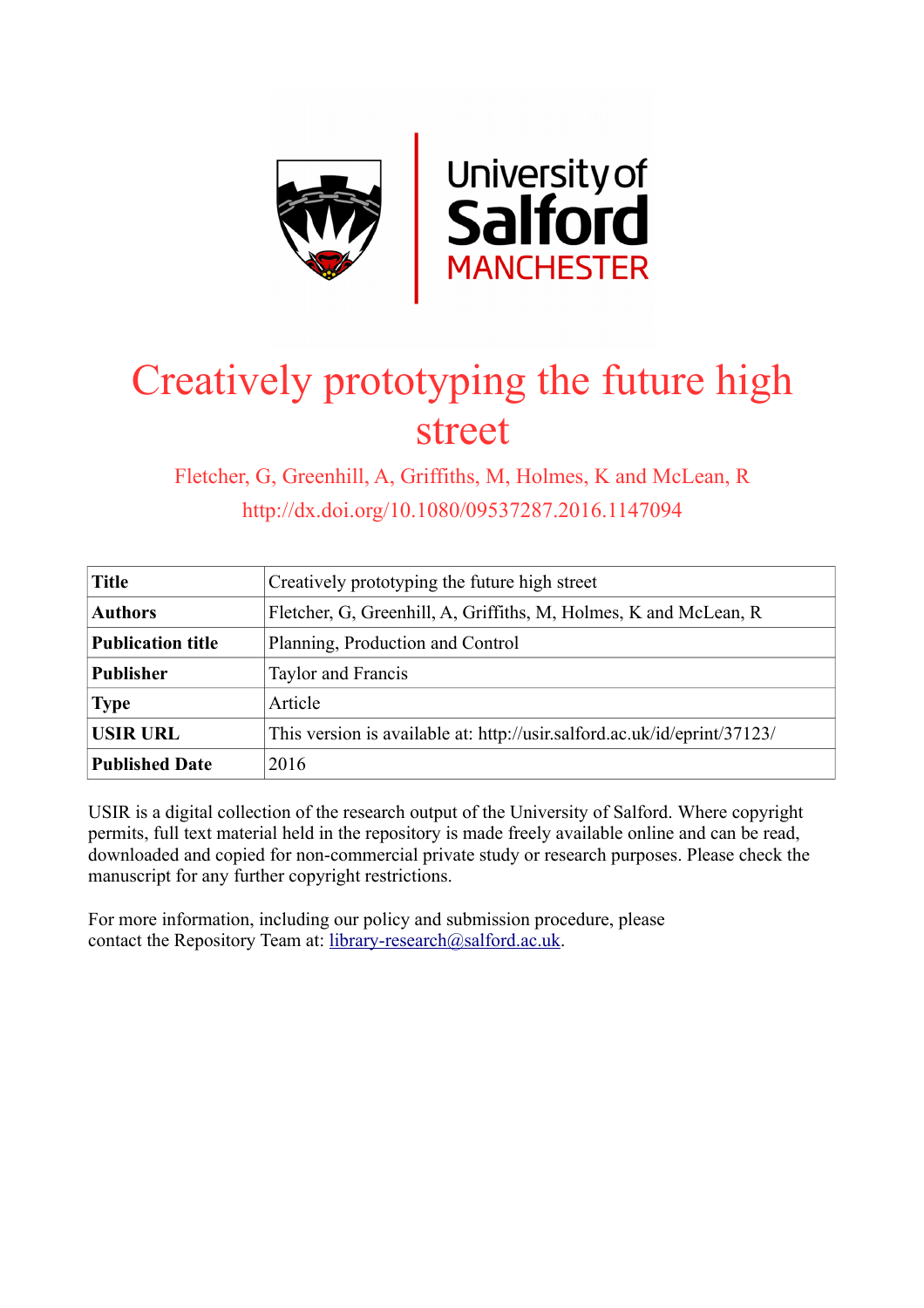# **Creatively Prototyping the Future High Street**

Abstract - This paper gives a voice to a range of community and individual stakeholders who would not generally be heard in the conventional town planning process. We present a methodological technique, described as creative prototyping, that has at its heart, the capability to enable full stakeholder inclusivity into the future imagining of the smart city. Actively involving these individuals and community representatives in the research process enables deeper understanding of how technology and people can interact productively to create smart cities that are socially inclusive while still being commercially relevant. The research data for this paper is drawn from the findings of a workshop conducted by the authors that utilised Science Fiction Prototyping and *Lego Serious Play*. This research activity was driven by questions focusing upon the current complex interplay and tensions of technology and the UK's physical high street. We first explore these issues theoretically in previous literature and then drawn upon this review to analyse the outcomes of the workshop. Three themes emerge from this analysis that have operational and strategic relevance to the development of future high streets; the importance of ever present but invisible technology, the forefronting of people in the smart city and the need for wide-ranging stakeholder input and participation into planning. The findings also illustrate that not all future imaginings of the retail high street are immediately practical or realistically applicable. However, in examining the many issues facing the current high street and in negotiating the multiplicity of voices with their competing demands and expectations we offer the conclusion that the future smart city must become a place of truly shared sociality rather than just mere proximity, customised convenience or a concentration point for multiple forms of entertainment.

#### **1. Introduction - inclusive operational planning for the smart city**

There has been much debate regarding the meanings of the concept of smart cities. In a recently commissioned report by the UK government it is claimed that there is no explicit or agreed terminology for a smart city. However, in the absence of firm definitions the UKGov 2013 report offers the parameters that a smart city must be more 'liveable', 'resilient to change' and 'should enable every citizen to engage with all the services on offer, public as well as private, in a way best suited to his or her needs' (UKGov 2013). The report further argues that a smart city should bring together infrastructures, the social capital of local skills, communities, institutions, and technologies for sustainable economic growth. According to Shapiro (2006) it is extremely important to consider the integrative abilities of digital technologies throughout urban environments and how the application of these technologies can improve the overall general quality of life including how people work, travel, play and live. We take up the challenge offered by Shapiro through 'engagement work' that is articulated in research that brings together a range of community and individual stakeholders who would not generally have a voice in conventional town planning processes. The active involvement of these individuals in the research process enables deeper understanding of how technology and people can be combine constructively to create smart cities that are socially inclusive and retain their relevance in a commercial and retail sense. Our approach is informed by the concept of the "creative consumer" (Pehlivan et. al, 2007; Berthon et. al., 2007); consumers who generally have no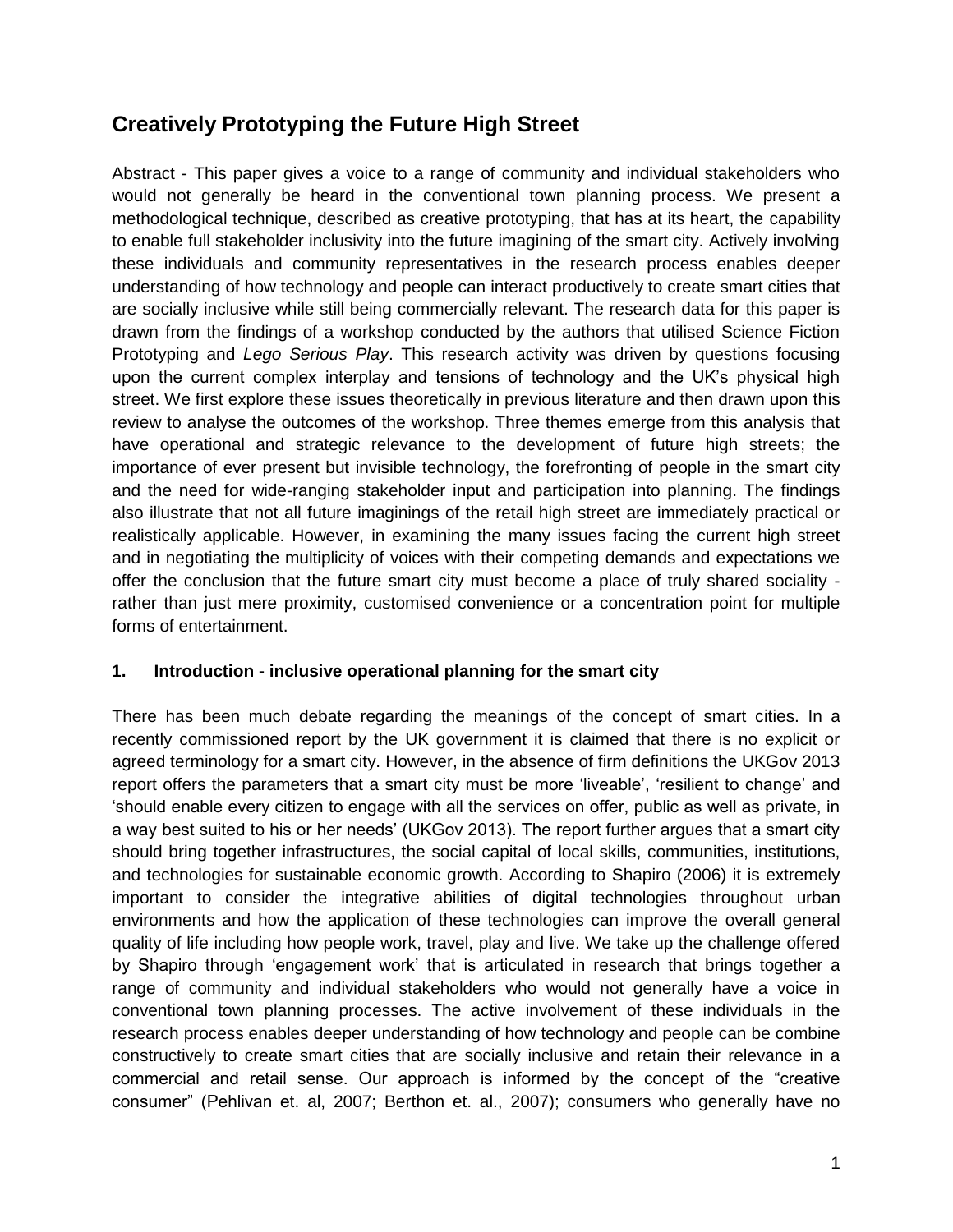formal interaction with the organisation yet through creative use of new technologies can "modify a product (or service) and reposition it to achieve new goals" (Pehlivan et. al., 2007). The focus of this paper is to examine recent policy and commercial developments in the UK retail sector and whether the incorporation of stakeholder voices can deliver any form of resolution to the situation currently facing the UK high street. The high street, in its successful form as it is currently experienced and utilised, will have a pivotal role in shaping future smart cities as the focal point for commercial activity, integrating social activity and sociality. This is not a novel positioning for the centrality of the high street. It is well documented that since the medieval period cities have been consistently arranged around a centre hosting commercial and social activities (Crawford 2005). Sack (1988) claims that the "actions of mass consumption are among the most powerful and pervasive place building processes in the modern world" (p. 643). As such, the successful high street is a visible, central element of a town or city's infrastructure and more subjectively is a key determinant in shaping its distinctive individual identity. In contrast, a failing high street cannot provide the starting point for evolution towards a coherent smart city. For individuals, as well as private and commercial parties, a failing high street risks becoming the impediment to the development of a genuinely integrated and functioning smart city. The broken high street already brings disunity to commercial and social life. If left unchecked, an unintegrated "smart" city, will be as challenging as the current situation manifesting itself among the many dysfunctions as a morass of cross-system incompatibilities. The implication of competing systems within the smart city are significant with the recognition of cities as "systems of systems" (Herandez-Munoz et al. 2011).

The aim of our paper is to recognise and document the operational management challenges that can be drawn out from community and everyday consumers expressions of the problems, both real and perceived, that confront the UK high street. Browne and Gomez (2011) have offer guidance in this respect with their identification of the supply chain challenges facing drinks delivery in an urban environment. Their (Browne and Gomez 2011) conclusions point to the need for public/private collaborations to resolve the very operational challenges they identify. We have also drawn upon the works of Peterson (2007), who uses future workshops as a method to initiate development for city logistics and Bugweg et al. (2011) whose study focuses on introducing new concepts and tools to enhance public/private collaborations. We take the direction of this exploration further by considering whether a breadth of stakeholder voices can have positive input in the planning of future smart cities infrastructure, and whether this plurality of voices can be refined and developed to present the imaginings for a unified functioning single smart city system of systems (Ackoff 1971). To deliver this aim we take a user-centric perspective by founding our work on data from a workshop that brought together a range of stakeholders including local community activists, independent retailers, property owners, town managers, consumers, academics and council officials. In order to contextualise our conclusions we first define the situation currently surrounding the UK high street - including recognition of the current absence of any smart cities in the UK and the acknowledgement that Bristol has recently laid out the ambition to create the UK's first smart city (Temperton 2015). We then identify the meaning and purpose of smart cities and define the key operations management challenges for the contemporary high street and city to positively move along this development trajectory. We report in detail on the membership, methodologies and outcomes of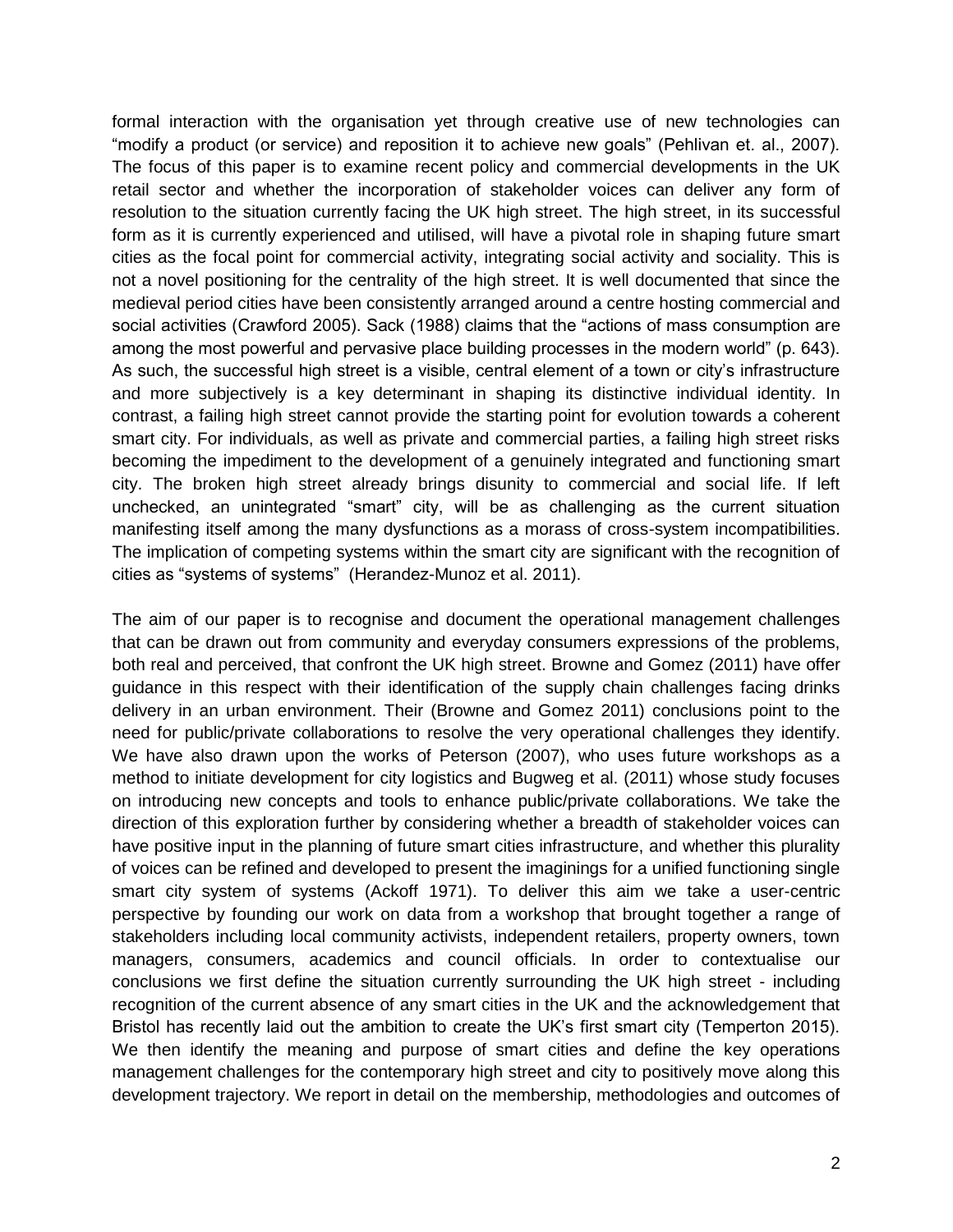an "Imagining the High Street" workshop conducted in July 2014. The outcomes of this workshop are then analysed to identify the specific operational challenges that were brought out through the combined lived experiences of the workshop participants. The analysis from the workshop outcomes are discussed in relation to existing literature in order to build our contribution and offer some final conclusions.

### **2. Background**

A significant amount of popular media attention in the UK has been directed to the apparent failure of the high street in the wake of the global financial instability and depression created by the banking crisis of 2009 (*The Telegraph*, 2011). The implication that may be inferred from this attention is that the decline of the high street is a new phenomena provoked by a massive and unexpected systemic failure in the banking sector. However, this decline is much longer term in nature and one that can arguably be traced back to post-World War II prosperity (Chaney 1985, p.23; Langman, 1991, p.117; Lorch & Smith 1993, p.75; Lewis, 1990, p.121). Prosperity brought the realisation of the modernist agenda for massive consolidation in the name of convenience. A philosophy that has subsequently proved to be dehumanising and soulless in experience (White and Hellerick, 1994). Commentators on the delivery and design of retailing in the US, Canada and Australia have been conscious of the decline of small scale shopping for a number of decades and have sought to explain the causes in a variety of ways (de Certeau, 1984; Baldassare 1992; Rigby, 2011; Blanco & Fransoo, 2013). The UK situation has been experienced differently, in part, because the concept and practice of the high street persisted more determinedly against the advances of shopping malls and out-of-town centres into the 1980s, 1990s and 2000s. In many respects the framing question is not the popular media's position of "why has the UK high street failed?" but rather the more critically nuanced, "how did the UK high street manage to persist in its current form for so long?" (Chaney, 1985; Chaney, 1990).

Similarly, much of the rhetoric surrounding the claimed benefits of the UK high street is founded around nostalgic notions of pre-World War II - and even pre-20th century - consumption practices (Prus & Dawson, 1991; Laermans, 1993; Pearson, 1993; Holt, 1995). This nostalgia identifies a range of features including the independence of retailers, the speciality of those retailers, the close proximity of these retail opportunities to consumers and the opportunities for customisation or personalised service (Wrigley and Lambiri, 2014). In effect, these points represent the complete antithesis of the modernist retail experience crafted by large national and multinational general purpose supermarket retailers. Policy makers have recognised the threats posed by the destablisation of the high street within local communities (Roberts, 2013). In 2006, the "All Party Parliamentary Small Shops Group" was established by the House of Commons. Their report "High Street Britain 2015" (2006) noted that homogenous high streets featuring big brand chain stores that push out independent retailers reduces sociability, erodes the "social glue that binds communities together", and ultimately "entrench social exclusion in the UK".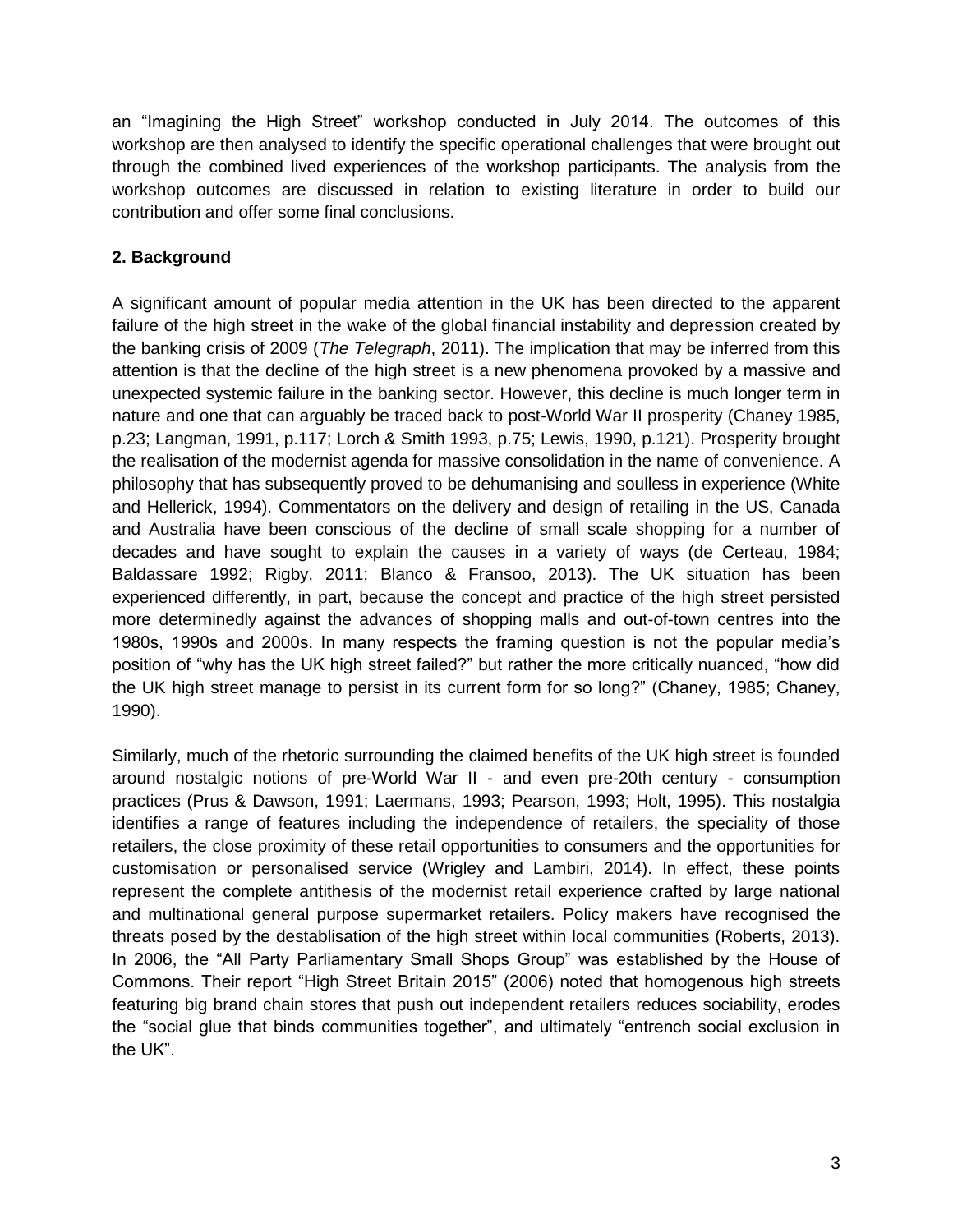The key operational issues and challenges that are now presented to town managers and retailers in the physical UK high street (described in the US and elsewhere as 'main street') and that are potential barriers to a future sustainable smart city are summarised by Sarmah (2014) in the US context in relation to governmental control.

Brick and mortar business owners watch with envy. "I believe that the mayor wants to make the city small business-friendly, but it isn't run very efficiently. There are a lot of bureaucratic processes," said Christie Hwang Jordan, who runs an acupuncture business in Chicago's River North neighborhood. Hwang Jordan has been trying for months to get the city to approve a banner for her storefront (After getting approval she will have to pay a \$1,500 fee to hang it.)

According to the [U.S. Chamber of Commerce,](http://www.fastcompany.com/organization/us-chamber-of-commerce) Chicago has the highest fees for entrepreneurs among nine major American cities, including New York and San Francisco. The city also has the longest approval process for new businesses-[-an average of 32](http://www.uschamberfoundation.org/regulatory-climate-index-2014-chicago)  [days](http://www.uschamberfoundation.org/regulatory-climate-index-2014-chicago) compared to five days in Boston. Illinois charges \$500 to register a basic limited liability company, while the fee is only \$50 in neighboring Michigan. The state fee is on top of local ones--which range from \$250 to more than \$4,000 depending on the type of business--most entrepreneurs have to pay if they set up shop in Chicago (Internet entrepreneurs typically only need to get a limited business license, which officials say can be applied for and issued within the same day).

Other challenges to the UK high street manifest themselves in the form of low level of available car parking space, expensive parking fees, expensive public transport (Beirao and Caral, 2007), the snowball effect of high retail vacancy rates (Jones, 2010), low levels of supportive business clustering, consolidated property ownership (Jackson and Watkins, 2011) and ineffective town planning (Brown and Gomez, 2011; Collis et al. 2000).

#### **2.1 Shopping, the High Street and Smart Cities**

A great deal of attention is being paid towards the future of the places we live in from a number of different sectors including policy makers and academics (Wrigley and Lambitowri, 2014). The Copenhagen CleanTech Cluster (2012) have taken up an approach similar to the one presented here to introduce grassroots stakeholder input into the debate. Multinational corporations such as IBM, Samsung and Intel (Global Connections, 2013) have recognised the significance of place and the impact that changes in the urban environment will have upon their own businesses - both positively and negatively. A key term that consistently arises throughout discussions surrounding the future of urban environments have been grouped around the moniker of 'smart cities'. This has "become part of the language of urbanization policy, referring to the clever use of IT to improve the productivity of a city's essential infrastructure" (Hodgkinson, 2011, p.2).

As previously mentioned and in the absence of academic or practical consensus regarding the meaning of smart cities we take as a starting the recognition by Herandez-Munoz et al. (2011) of cities as "systems of systems." By contrasting existing smart cities literature with the high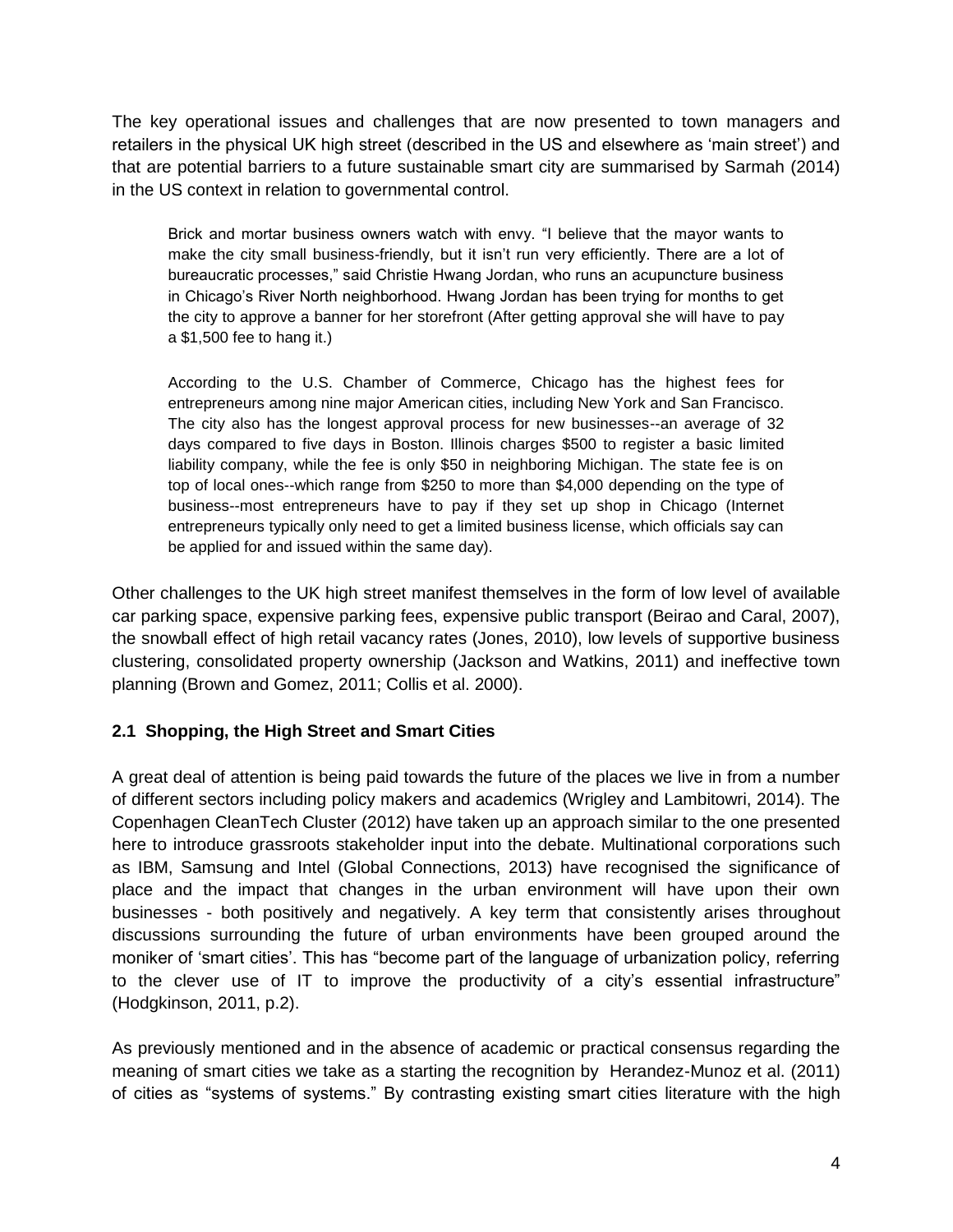street literature we can see that a number of key questions remain unexplored in the planning and growth associated with smart city development. For example, can a "smart" city with unintegrated commercial and public systems be planned and built by external commercial stakeholders, policy makers and academics alone? What are the key contributions that community members or geographically proximal inhabitants make to the planning of a smart city? How do top down planning approaches manifest themselves as cross-system city-wide developments? Further questions concerning the impact of a changing high street on the smart city also exist. For example, if the high street is both a visible and central element to a city's infrastructure what impact does a declining high street have in making it smart? Previous literature recognises the risk of a failing high street becoming the starting point for a smart city (Sack, 1988). Examining the impact and perceptions of a wide range of city "users" appears to be an imperative component of designing the new user experience of future smart cities.

With cross-system integration and compatibility becoming a ubiquitous consideration in the development of new technologies for all aspects of everyday life (Rigby, 2011), attention is now turning away from issues of personal IT access and baseline skills to discussions about where technologies fit into the urban landscape for the overall benefit of consumers, businesses and governments (Nam and Pardo, 2011). However, Graham (2014) highlights how very little is being done to engage the people who inhabit these urban spaces. He argues that the importance of debate is to garner opinions so that smart cities are designed to meet community needs. The relative absence of this form of debate reinforces the longstanding claims of previous literature that too much control over how smart cities will be and are currently being developed is locked within the control of multinational corporations (Vaughan, 1978; Townsend, 2013). While this situation continues the designs of future landscapes will inevitably be set out to achieve the commercial interests of the largest multinational in pursuit of value creation defined in the narrowest form as the financial bottom line (Korten, 1996).

This paper critiques key corporate and government decision makers in the context of smart city planning by actively engaging with the people who will be the main inhabitants and consumers of smart cities. Closed systems of urban development brings the prospect for the creation of levels of distrust amongst citizens discouraging them from engaging in or becoming users of smart cities. In contrast, presenting small but succinct insights into the opinions of citizenry allows policy makers and commercial interests to obtain better understanding of local needs and aspirations amongst individual and communities that can then become acknowledged - if not embedded - into future smart city designs.

#### **2.2 The UK High Street**

The rapidly evolving retail landscape in contemporary Britain is often a reflection of the local situation (Dimitriadas and Koh 2005). The high street has many guises that is dependent upon its physical and economic location. For example, the notion of a village high street with essential services being accommodated or a 'trendy' high street populated with small independent boutique shops is a distant image from a high street located in an area of high social deprivation that hosts charity shops, bookmakers, fast food shops and potentially a token 'corner shop'.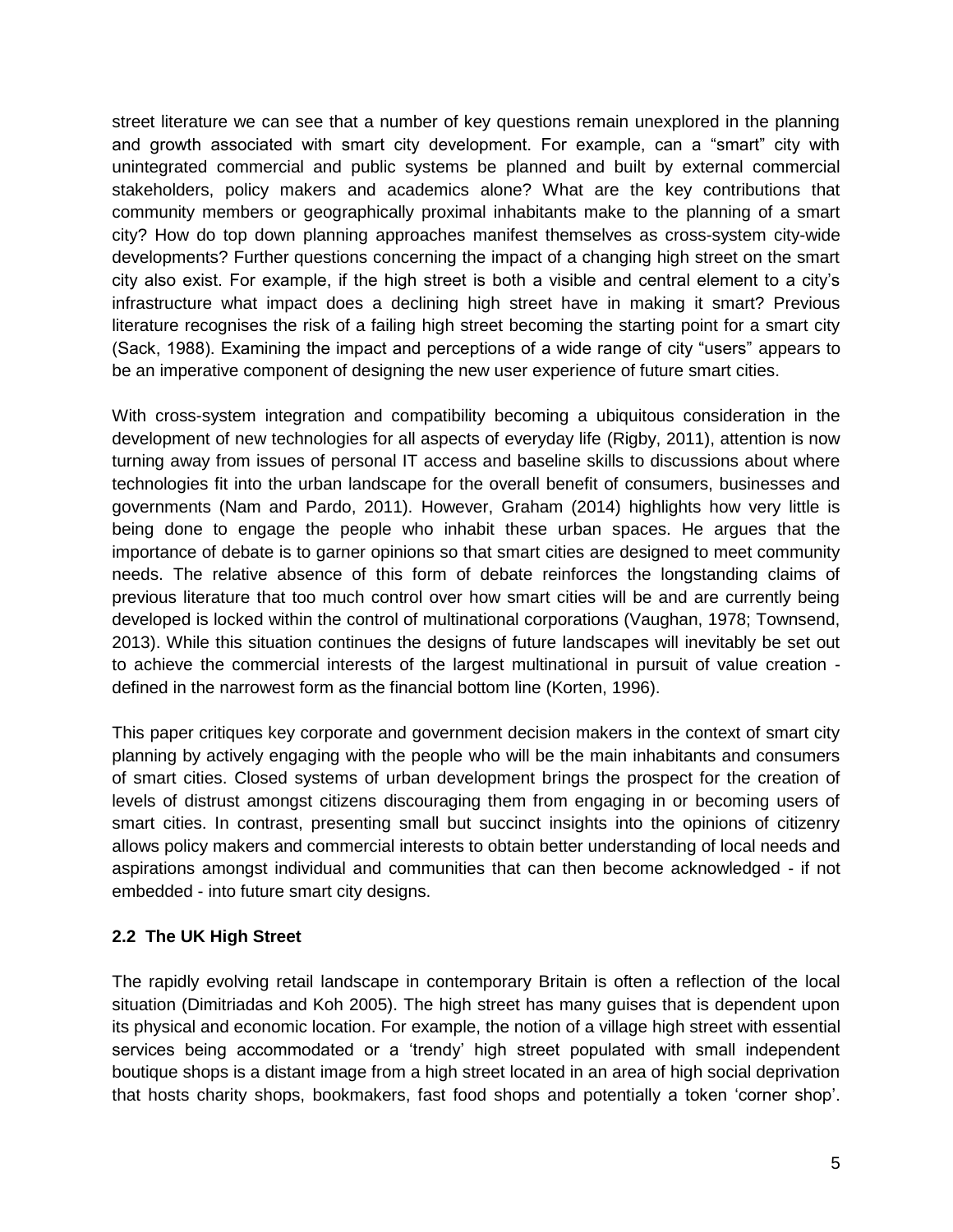These individual retail locations require nuanced understanding to be meaningfully injected into generalised high street discussions. This need to understand the context of a high street has become even more important in light of recent reports that independent retailers are plugging high street gaps left by the exodus of chains stores (Wood, 2014). The British Council of Shopping Centres (2013) state that high street vacancy rates were at 14% and that there are 287,000 shops currently trading in the UK but the report provides little context for these statistics. In contrast, Philip Cox, Director of Land and Development in the Department for Communities and Local Government (2014) stated that town centre vacancy rates were 11% in January 2014 which represented a slight decrease from previous months. However, the footfall on the high street was recorded as being down by 10% over the last three years (excluding London). Irrespective of the comparative veracity of these figures they provide some indication of the growth, albeit a minor improvement in the vacancy rate, and overall increase in retail sales compared to the previous year.

In 2012, up to 400 town teams across the UK which had missed out on the 27 funded Portas Pilot schemes (Department for Communities and Local Government, 2012) had the opportunity to become Town Team Partners (in what was labelled the Town First Framework) giving them access to part of a £5.5m support package and other initiatives including web resources hosted by the Association of Town and City Management (ACTM)'s '100 Ways to Help the High Street'. There was a further £1m Future High Street funding available for businesses to encourage shoppers back to the high street. By 2013 the UK Government had embedded, as part of a long-term economic strategy, a further £1bn support package to save the high street and ultimately encourage regional job growth. New initiatives for consumers, include the relaxation of parking policies, reviews of double yellow lines (no parking) laws and reduced car-parking penalties were introduced with the intention of facilitating local shopping rather than visits to outof-town retail parks. For business owners there was a reduction in businesses rates, a capping of retail price index and £4.7m being allocated for digital high street innovations. These actions can be viewed as demonstrative proof of the government's acknowledgement of the multidimensional demise of the high street and the need to encourage economic growth within this sector. A "Future High Street" forum briefed to facilitate the implementation of these initiatives is made up of a variety of members of government, public bodies, Mary Portas and retail business owners as well as representatives from Tesco, McDonalds, and Costa Coffee (Portas, 2014). The forum members are all visible on the high street. In contrast there is a lack of citizenconsumer representation amongst the forum membership. Not unexpectedly, within a year of their initiation the Portas Pilot and the town teams partners scheme exposed a variety of challenges (Department for Communities and Local Government, 2013). There have been reports that in ten out of the initial twelve Portas Pilot schemes the number of empty shops in these locations had increased and a Freedom of Information (FOI) request (e.g. [https://www.whatdotheyknow.com/request/mary\\_portas\\_pilot\\_scheme,](https://www.whatdotheyknow.com/request/mary_portas_pilot_scheme)

[https://www.whatdotheyknow.com/request/portas\\_pilot\)](https://www.whatdotheyknow.com/request/portas_pilot) evidences that a relatively small amount of money awarded to the pilot towns has actually been spent. Popular media commentators argue that this is a result of the layers of bureaucracy subsequently introduced by the town teams to manage the process (Valentine, 2013). Compounding these accusations has been a damning admission by Portas - who herself lost confidence in the scheme - with the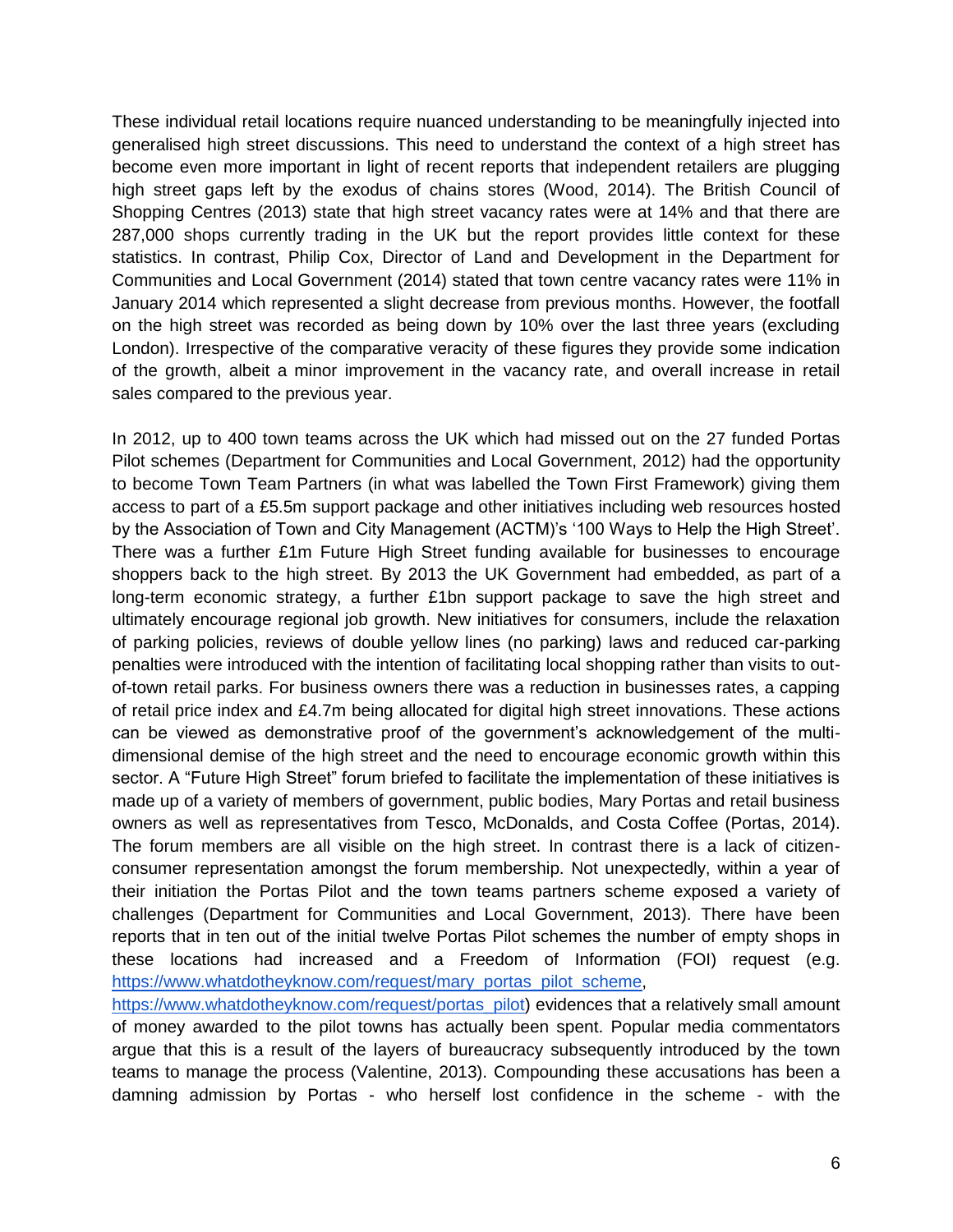announcement that "she had severed all lines of communication with the government" (Haslett, 2013) as she believed it was not a number one priority [of the Government] and possibly a PR stunt. Additional concerns regarding the efficacy of the policy and planning procedures regarding the Town First Framework were raised by The Association of Convenience Stores (ACS 2013) who commissioned an investigation into how local governments were applying the impact tests of the National Planning Policy Framework (NPPF), a random fifty applications were reviewed and 70% of the applications were approved for the development of out-of-town retail space. There is a strong disconnect in the rhetoric found in a number of associated policy documents including the Planning Policy Statement 4: Planning for Sustainable Economic Growth (PPS4, 2009). Town centre planning strategy guidance stresses the importance of defining a "hierarchy of town centres in an area" (Department for Communities and Local Government, 2014). Surprisingly, the PPS4, a planning policy that sets out the government's national policy for economic development and planning for centres, sustainable growth, consumer choice and promoting competition in town centres there is no reference or mechanism for consumer consultation. Whilst the rhetoric of the policy places importance on all town centres as the "glue" of the community, the guidance encourages prioritisation based economic growth and vitality; suggesting in the narrative that town centres in wealthier boroughs will receive more support.

Following the Portas review there has been a move from Community Led Planning (CLP) to Neighbourhood Planning. This move is a renewed attempt at engaging members of the community in actively developing local planning policy rather than remaining the passive recipients of planning decisions and their subsequent outcomes.

#### **3. Methodology**

#### **3.1 Creative prototyping**

The methodological inspiration for this work came from the Copenhagen CleanTech Cluster (2012), a group who focuses on the research and implementation of clean energy sources. The method they have devised incorporates consumer stakeholders into the debate and discussion regarding future cities. However, the perspective employed by Copenhagen CleanTech Cluster (2012) represents a significant conceptual and operational distinction to the current paper as Scandinavia already has already well-developed projects to develop smart cities. Our work is clearly founded upon different commercial and social situations. In Denmark greater degrees of governmental influence and support have supported development towards single coherent smart city systems.

Instead of basing new development on narrow political decisions, we try to adopt a much more open and democratic approach to the big questions surrounding the development of the city. In the Smart Aarhus initiative this is done by creating a number of different working groups, which consist of citizens, researchers and businesses, who together try to address some of the common challenges we face. Example workshops include 'smart supply', 'open data', 'digital entrepreneurship', 'sustainable development', and 'public-private partnerships'.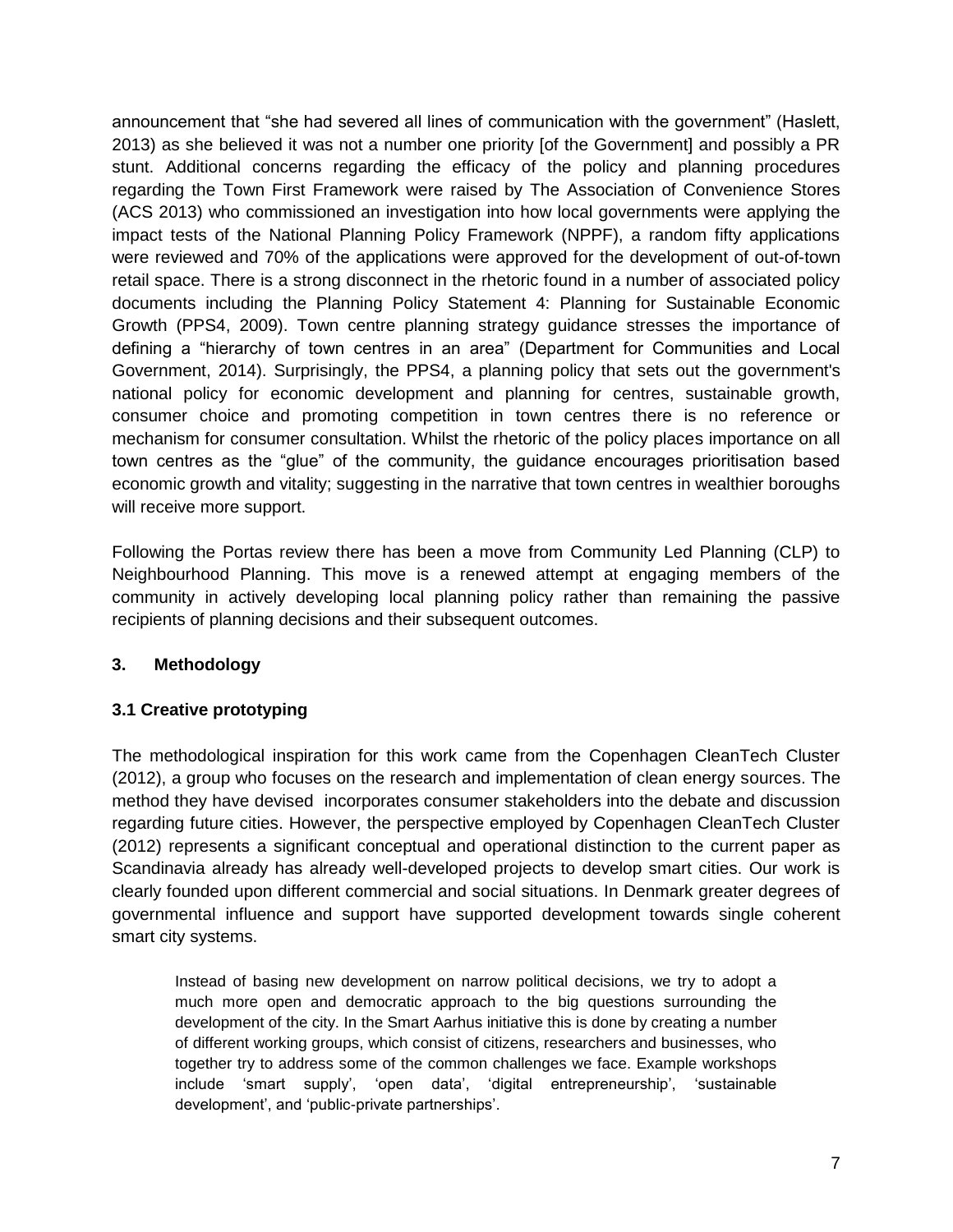Although our conceptual inspiration is shared with the Copenhagen CleanTech Cluster's work we have also employed two innovative approaches that elicit greater depth and enabled higher levels of creativity to be brought out from participants. In this respect the work of van Laere et al. (2006) with the Amsterdam Police Force to coordinate and plan future activities is a useful precursor to our own work. The work with the Police Force asked participants to apply a taskactor model and identify individuals, tasks and information flows in their working day (va Laere et al. 2006, p.562). Unlike the va Laere et al. (2006) study of police force members only, we move away from studying a heterogenous group of participants, to observing a mixed group with varying agendas relating to high street shopping, including retail owners, consumer/ customers, City Council employees etc. We also focus on the use of shared narratives to bridge the gaps that can occur in individual knowledges and experiences relating to a topic. Enabling collaboration between the participants allowed them to work together to build their final ideas and imaginings.

Data for this study was collected through a collaborative workshop entitled 'Creative Prototyping the Future High Street'. Petersen (2007) adopted the future workshop approach in order to develop concepts of city logistics with stakeholders. They argued that this process allowed all participants "with new knowledge to be applied in their daily fields of work" (p.616). In a similar vein van Laere et al. (2006, p.561) claim that organisational situations can be conceptualised by describing the attributes and actions of perceived objects." The aim of our workshop drew inspiration from Petersen (2007) and applied innovative and creative methods to bring together and promote discussion amongst a variety of stakeholders about the shape and form of the future high street. Creative methods act as a means to bridge the complexity of discussing an observable situation for a diverse range of stakeholders who are all operating with a series of preconceptions that shape their existing understanding. This situation itself reflects the types of information asymmetry that can be identified in supply chains between suppliers and buyers (McCarthy et al. 2103) in the high street and elsewhere as well as the variability of understanding and knowledge that exists between government agencies, commercial organisations and individuals.

The workshop was aimed at a range of participants from professional and social backgrounds including members of community groups, academics, retailers, digital evangelists, high street shoppers and members of the local council. The invitation for the workshop targeted specific individuals drawn from the personal and professional contacts of the research team in Inner City Manchester. Invitations were sent to local councillors, community groups and retail organisations from two specific geographical locations Inner City Salford and South Manchester. To ensure that operation of workshop remained manageable and to provide a fair representation across stakeholders, the the total workshop attendance list was limited to 25 and we aimed to have a range of members including a minimum of 5 community groups, 5 academics, 5 retailer's, 5 digital evangelists, 5 high street shoppers and 5 members of the local council. In order to ensure this cross representation as acceptances were received we tailored invites to those areas that could be underrepresented (such as). The final attendance list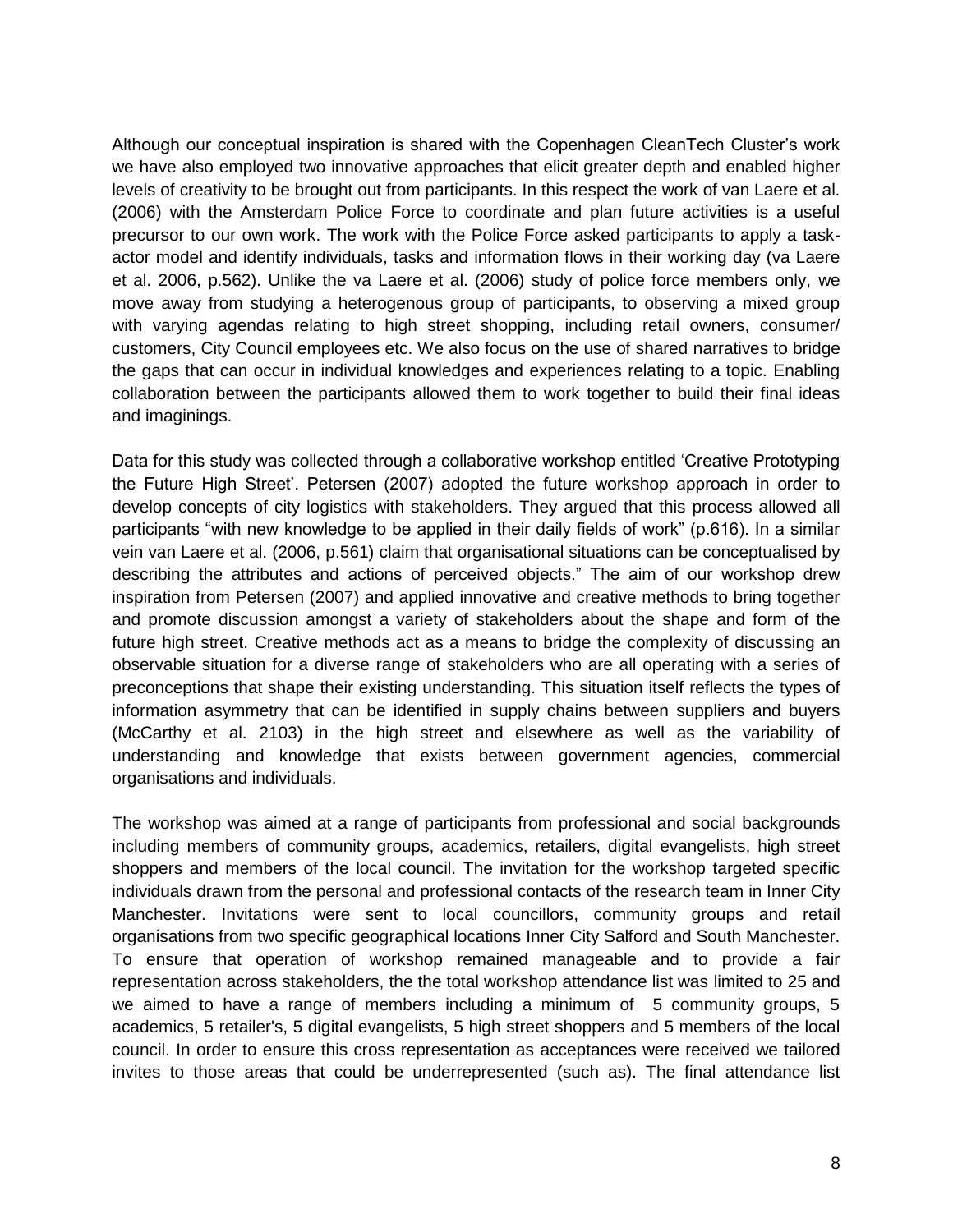detailing the background descriptions of participants is provided in Appendix 1. In summary the makeup of participants who attended were as follows:

4 academics (specialists in related fields), 3 community organisation representatives, 4 consumers/customers, 3 government policy makers, 3 retailers, 1 digital evangelist /technology expert. Having a cross section of participants ensured a variety of opinions and perspectives as well an amalgamation of experiences in relation to the existing high street. The workshop took place in July 2014 at MediaCityUK, Salford based in the Northwest of England and a total of fourteen external participants contributed to the discussions. This location was selected due to its good links to public transport for the local community as well as being a popular hub of digital creativity, learning and leisure. An independent facilitator as well as members of the research team led the workshop. Other members of the research team participated amongst the workshop in order to actively engage with participants, contribute towards the activities and to gain an in-depth understanding of the participant's experiences.

Science Fiction Prototyping (SFP) is one of the many available approaches to bring encourage creativity in workshop participants. The concept was originally developed by IBM futurist Brian David Johnson as a mechanism to assist engineers to think about the consequences of their design decisions in a human and accessible way (Kohno and Johnson, 2011). However, the approach has been adapted for a variety of uses beyond engineering design including teaching and learning and workshop delivery (Shumei and Victor, 2014; Wu, 2013). The advantage of science fiction prototyping is that it is based on a generally familiar narrative genre that does not limit description or creativity but rather acts as an easily accessible, familiar and workable framework. As it is based on a narrative structure science fiction prototyping also incorporates an automatic logic that requires connections between the beginning, middle and end of a story as well as sufficient elaboration of characters, events and actions that enable any third party reader to understand the purpose, focus and direction of the story. SFP also removes the boundaries of existing social mores and organisational conventions that limit the imagination - in other words in the realm of science fiction prototyping anything is possible. Our own knowledges and preferences are what constrain the any SFP that is developed and working in pairs or groups provides sufficient grounding in a common shared sociality to ensure the story is 'just' possible (Bell et al. 2013). With this set of starting points, participants commence with the most minimum set of guiding principles and few pre-existing givens set by the activity.

The concept of 'Science Fiction Prototyping' was introduced to the participants and they were then encouraged to apply this method by creating characters, events and stories surrounding their vision of the future high street. Participants worked in small teams in order to support each other and to further extend and co-develop their ideas into a story. Each group was asked to write a short story or narrative that captured their vision of the future high st. Stories were written in traditional style with pen and paper. They were subsequently read out by the participants to the whole group. Collaborative working offered the potential to uncover new insights when experience and knowledge is accessed, shared and developed. It also allowed participants to feel more confident to act upon shared knowledge and further embed these insights into their stories. Working as a group also "offer[s] the possibility that the insights and knowledge of each member eventually becomes the insight and knowledge of the whole team"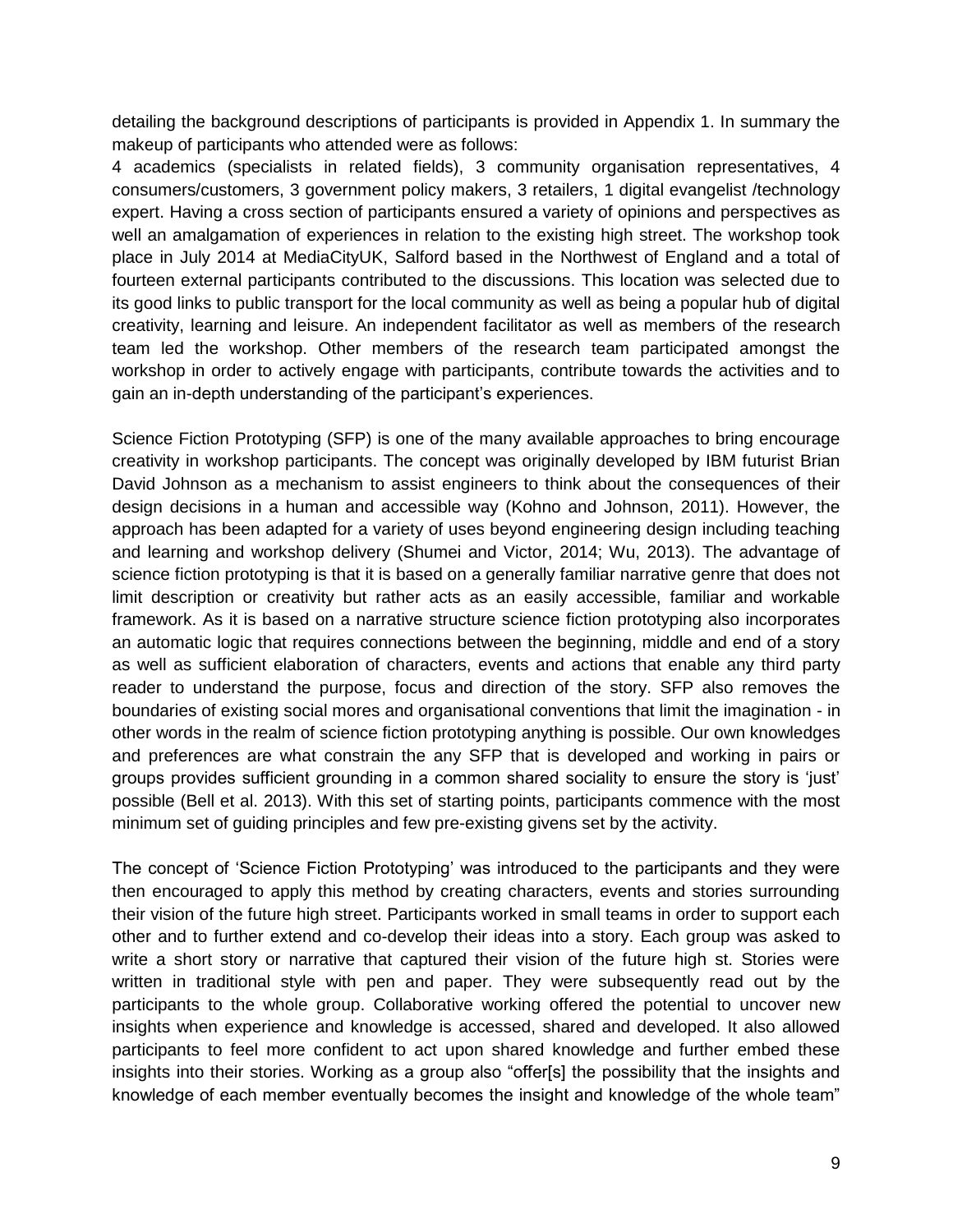(Rasmussen, 2006, p. 56). Ideas were then shared amongst the whole group and potential outcomes of these factors were also discussed, consolidating and actualising these ideas into longer and more complete narratives. Stories and ideas were captured, by an independent facilitator throughout the workshop, as summary transcripts from each participant's recitation of their story, reinforcing the plurality of their voices.

The ideas and the narratives that were created by participants through Science Fiction Prototyping were then developed further using *Lego Serious Play*. Frick et al. (2013) define *Lego Serious Play* as "a facilitated workshop where participants respond to tasks by building symbolic and metaphorical models with *Lego* bricks and present them to the other participants" (p.3). This particular method was employed for a variety of reasons. According to Rasmussen (2006) *Lego Serious Play* facilitates collaborative and positive interactions amongst groups of different backgrounds and mixed abilities, providing the means to tailor real time strategies when working amongst decision making situations. Using *Lego* allowed participants to actually realise their vision of a future high street by interactively building models because "when people construct things out in the world, they simultaneously construct theories and knowledge in their minds" (Rasmussen Consulting, 2012, p. 5). This task enabled participants to understand some of the physical, visual and practical applications of their understandings and proposed ideas. Another advantage of this method is that *Lego* is a highly familiar tool for creation that offers almost limitless possibilities but yet still provides boundaries that can be easily managed so users do not become overwhelmed. The general familiarity of participants with *Lego* reduced the need for induction to the activity. Bringing together a group of people from a range of disciplines and backgrounds can bring barriers to interactive communication and shared vocabularies. Science Fiction Prototyping reduces this complexity by forcing participants to speak through a single shared genre in which no-one is a "native" speaker. *Lego Serious Play* as a method also eases these basic communication issues by providing a creative yet accessible means for participants to express their views and tell their stories, regardless of social or professional background (Gauntlett and Holzwarth, 2006; Gauntlett, 2007).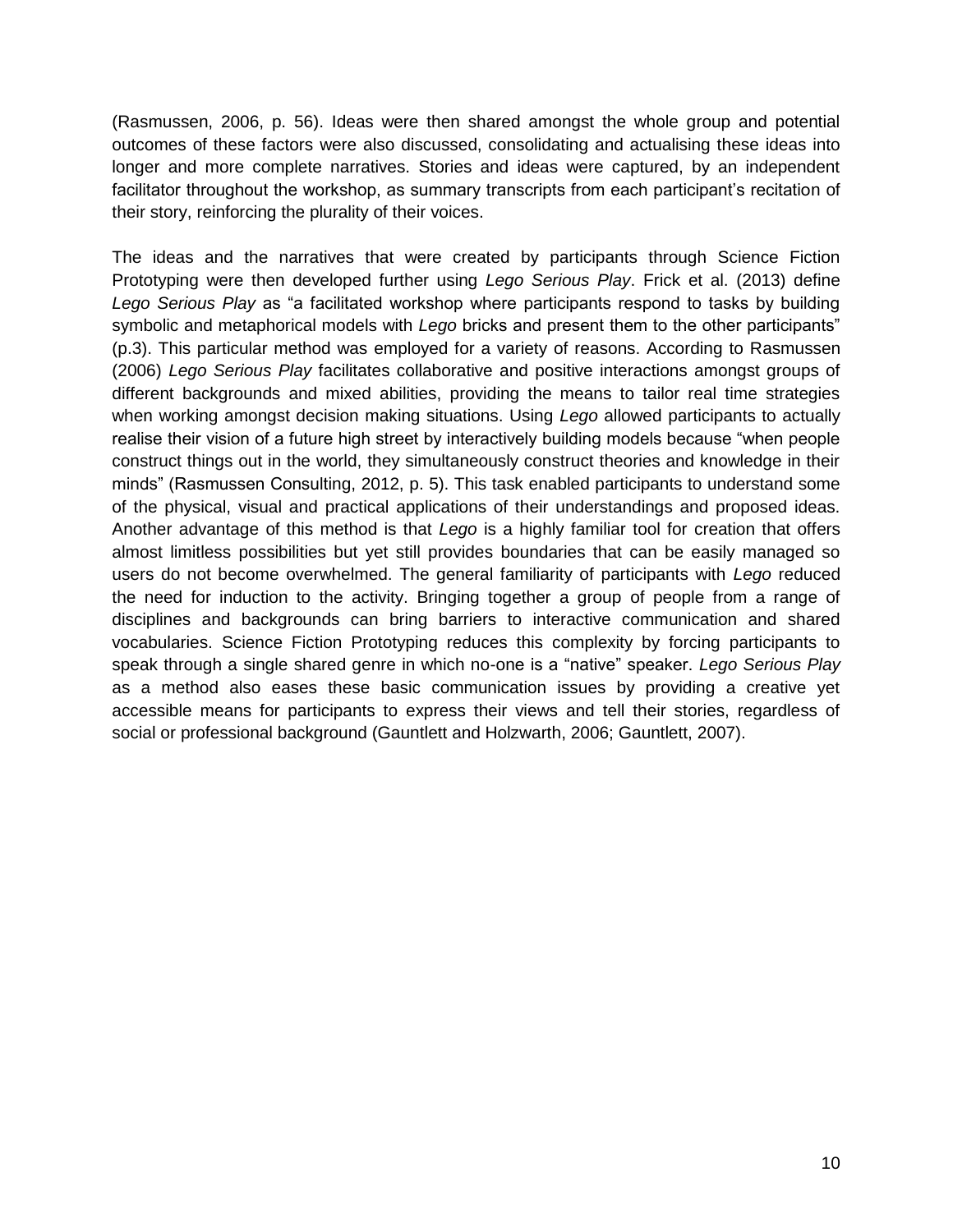

*Figure 1. Individual and collective* Lego Serious Play

The researchers led a discussion with the participants about the ideas and rationale behind their creations throughout the building process. In many cases this also resulted in participants refining their *Lego* model and in some instances joining projects together as a symbolic recognition of common understandings and like-mindedness. When finished the participants, a cohesive group, then explained the rationale behind each of their models. This data was captured on video and through photographs and provided another layer of understanding to some of the qualities and artefacts that participants wanted and expected in a future 'smart' high street. This process also allowed for participants to mutually understand and recognise some of the current and prospective future operational issues that the high street is facing.

Data from these activities was captured through qualitative methods and the application of an interpretivist approach (Walsham, 1995). The method of content analysis has been applied in order to draw out meaning from the data. This has been achieved through a systematic manual process of coding and identifying themes and patterns (Babbie, 2010) and eyeballing (Willis, 2007, p.298) each story individually. It is the activities of the workshop and the participants stories themselves that was analysed. As previously mentioned all conversations and interactions throughout the day were recorded and further to this the individual and group narratives were written down and gathered up (with the consent of the participants) at the end of the day. The stories themselves were analysed according to Rasmussen Consulting's (2012) method, that is to source the overarching themes from the narratives, look in detail at the description the narrative has provided, and from this identify the technologies associated with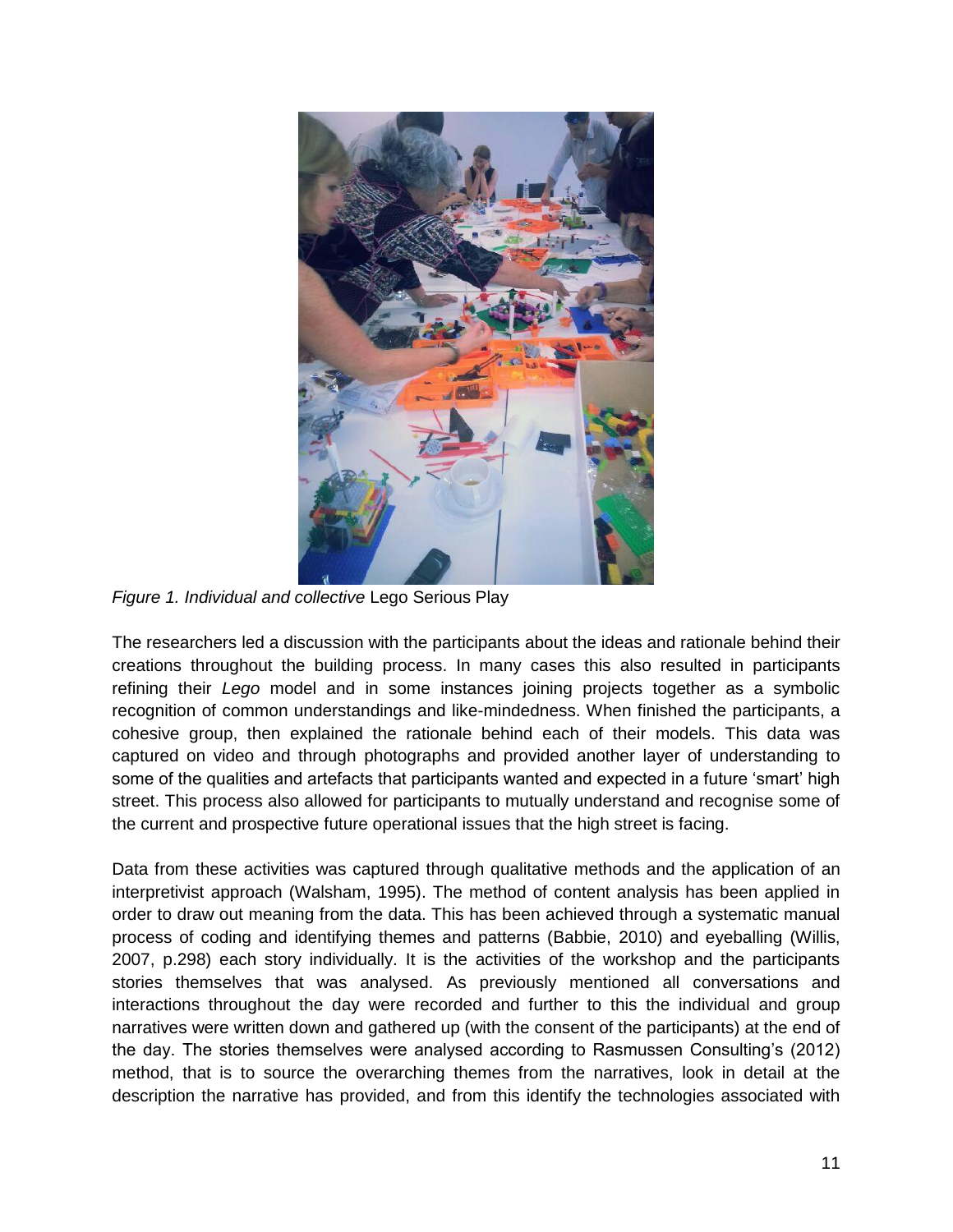these descriptions. This first sweep of analysis (see table 1.) was then nuanced with a second iteration of analysis to the specific themes associated with production planning and control of a smart city. The dominant themes and theoretical factors found within the literature were identified as the built environment, transport, spaces empty (in this case), planning and control. These specific themes were then again applied to inform the second analysis process (see table 2.). In finalising the analysis it became clear that three dominant themes had emerged; the application of ubiquitous but invisible technology to the high street, the methods for deploying a consultation process in the planning of a high street and identification of the mechanisms for enabling a greater breadth of stakeholder voices.

## **4. Analysis**

The data collected within this workshop was analysed with particular reference to stakeholder aspirations and individual fears associated with an imagined future high street. The ways in which stakeholders saw technology integrating into future smart cities was also captured. The volume and richness of the inputs highlighted how this form of research data can be used to inform town planners in planning a future high street. An effective consultation process is defined as "a two way process of openly sharing and exchanging information, understanding different views, listening and responding to suggestions" (Planning Aid England, 2012). A number of parallels exist between the workshop in this work and that of Bititci et al. (2007) in their efforts to understand synergy in collaborative enterprises. The three general aims of Bititci et al's (2007) workshop; a) to understand the situation, b) to make a self-assessment of the situation and c) to assess the maturity of progress towards an outcome or resolution captures the three generalised steps of the workshop process. The final action of maturity assessment can itself be examined in more detail on a case by case basis (Bititci et al. 2007) but is often an underplayed aspect of workshop activities. The willingness of the participants to exchange, listen and respond during the workshop reflected a confidence that they were being listened to, their inputs were being captured and that the innovative methods of science fiction prototyping and *Lego Serious Play* were providing them with new knowledge, skills and techniques that could be 'taken away' and applied in their own realms of activity and experience.

Table 1 offers a condensed overview of the various storylines and imaginings of the workshop participants. A range of ages and interests are represented in the stories. Both male and female characteristics were presented although there is a disproportionate absence of children, youth and those under eighteen in the stories. In reflecting upon this observation, further work is required to incorporate the voices of younger members of the community (those under eighteen) in a meaningful and productive way. The researchers plan to undertake further work aimed at addressing and understanding these stakeholders through more practical workshops about the future smart city.

| Overarching<br>Theme | <b>Illustrative Data</b>               | <b>Technologies</b> |
|----------------------|----------------------------------------|---------------------|
| <b>Identity</b>      | Smartcard: stores personal details for | Smartcard           |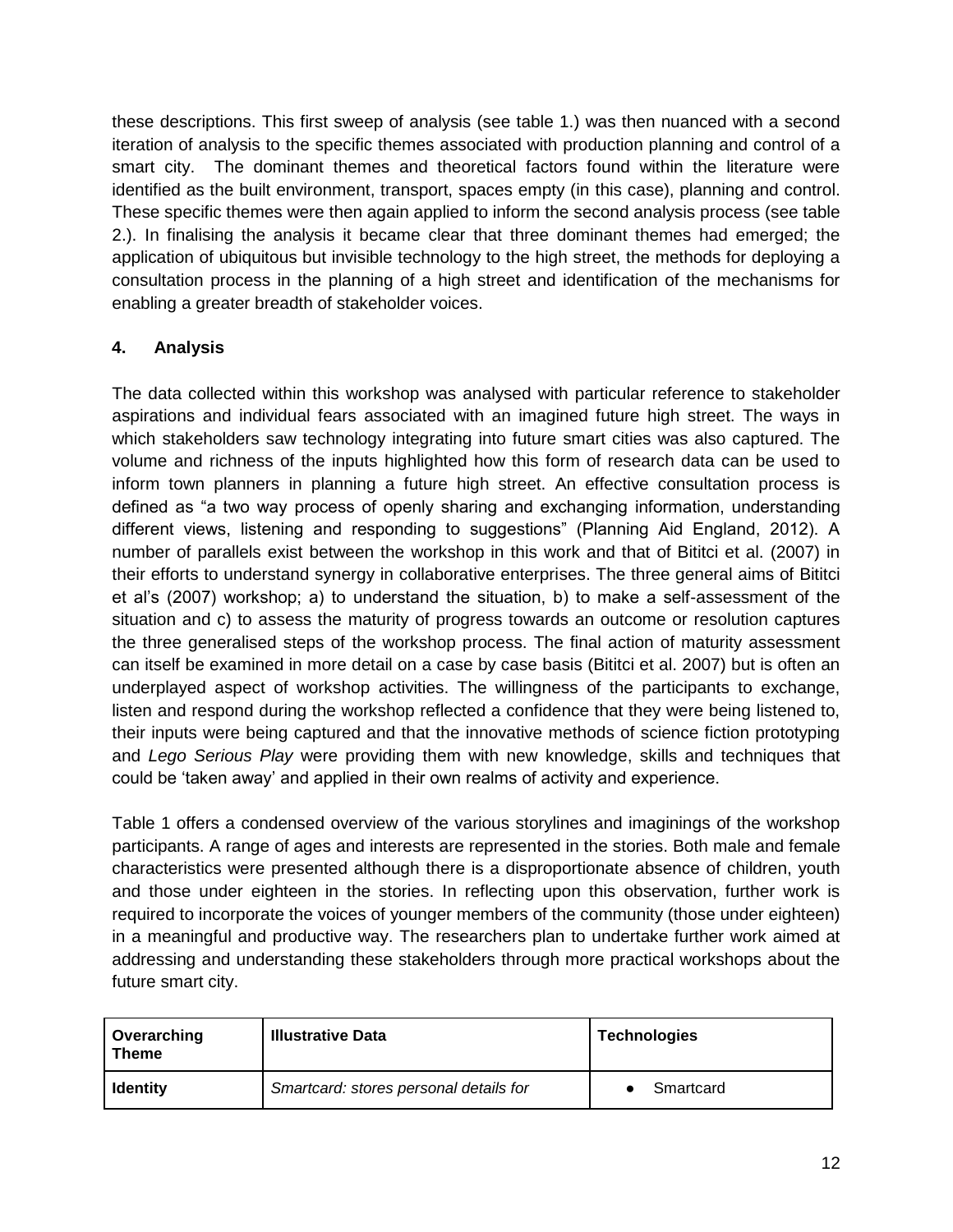|                                                | payment, delivery, consumer profiles,<br>downloads personalised offers before<br>leaving home, home delivery arranged with<br>one swipe.<br>Range of characters in stories (ages 18 - 70;<br>majority women; some have disabilities) the<br>imagined high street that is described meets<br>the needs of each.                                                                     | Mobile devices                                                        |
|------------------------------------------------|------------------------------------------------------------------------------------------------------------------------------------------------------------------------------------------------------------------------------------------------------------------------------------------------------------------------------------------------------------------------------------|-----------------------------------------------------------------------|
| <b>Experience</b>                              | Plan the day in advance<br>Interactive wall alerts shopper to information<br>about events, locations, activities, updated in<br>real time on the street<br>Smartcard: connects to interactive wall,<br>receives and sends person to person<br>connections "your friend X is nearby"<br>People and family oriented space, music and<br>entertainment opportunities, creative spaces | Interactive wall<br>Smartcard                                         |
| <b>Environment -</b><br><b>Technology rich</b> | Automated transport system in high street is<br>always on/always available 24/7<br>Personal transport devices<br>Post-Google Glass, LEDs embedded in<br>clothing                                                                                                                                                                                                                   | Personal public<br>transport<br><b>Ubiquitous screens</b>             |
| <b>Environment -</b><br><b>Technology free</b> | A dead zone – flickering lights, rainy, no<br>cars, public transport, solar energy, Faraday<br>cage in the high street blocks all digital<br>activity and communications<br>A living museum of traditional experiences<br>that people want to visit                                                                                                                                | <b>Faraday Cage</b><br>(technology to block wifi<br>and data signals) |

*Table 1. Emergent themes and illustrative data from the stories written at the SFP workshop.* 

Although the full details of the stories developed by the workshop participants cannot be presented in their entirety Table 2 summarises the core activities and operational challenges raised within the narratives of future high street activities. The consistent theme across the stories is the essential inclusion of socialisation practices and entertainment. The workshop participants' imaginings confirm the importance of 'people' within the cityscape - as a space of social gathering, dining, entertainment and calm were all expressed as desirable qualities of the future high street experience.

| <b>Built</b><br><b>Environment</b>                   | <b>Transport</b>                                                                         | <b>Empty Space</b>                                                        | <b>Planning</b>                                                                                             | Control                                                                                             |
|------------------------------------------------------|------------------------------------------------------------------------------------------|---------------------------------------------------------------------------|-------------------------------------------------------------------------------------------------------------|-----------------------------------------------------------------------------------------------------|
| Start up businesses<br>present in the high<br>street | 21st century mini<br>children's railway<br>A horizontal<br>paternoster<br>Transport from | Movie on glasses,<br>in-show<br>advertisement<br>Post-Tesco<br>apocalypse | Automated transport<br>system in high street<br>is always on/always<br>available<br>mini<br>21st<br>century | Environmentally<br>protected - covered,<br>always bright, green,<br>Clean air/low noise<br>delivery |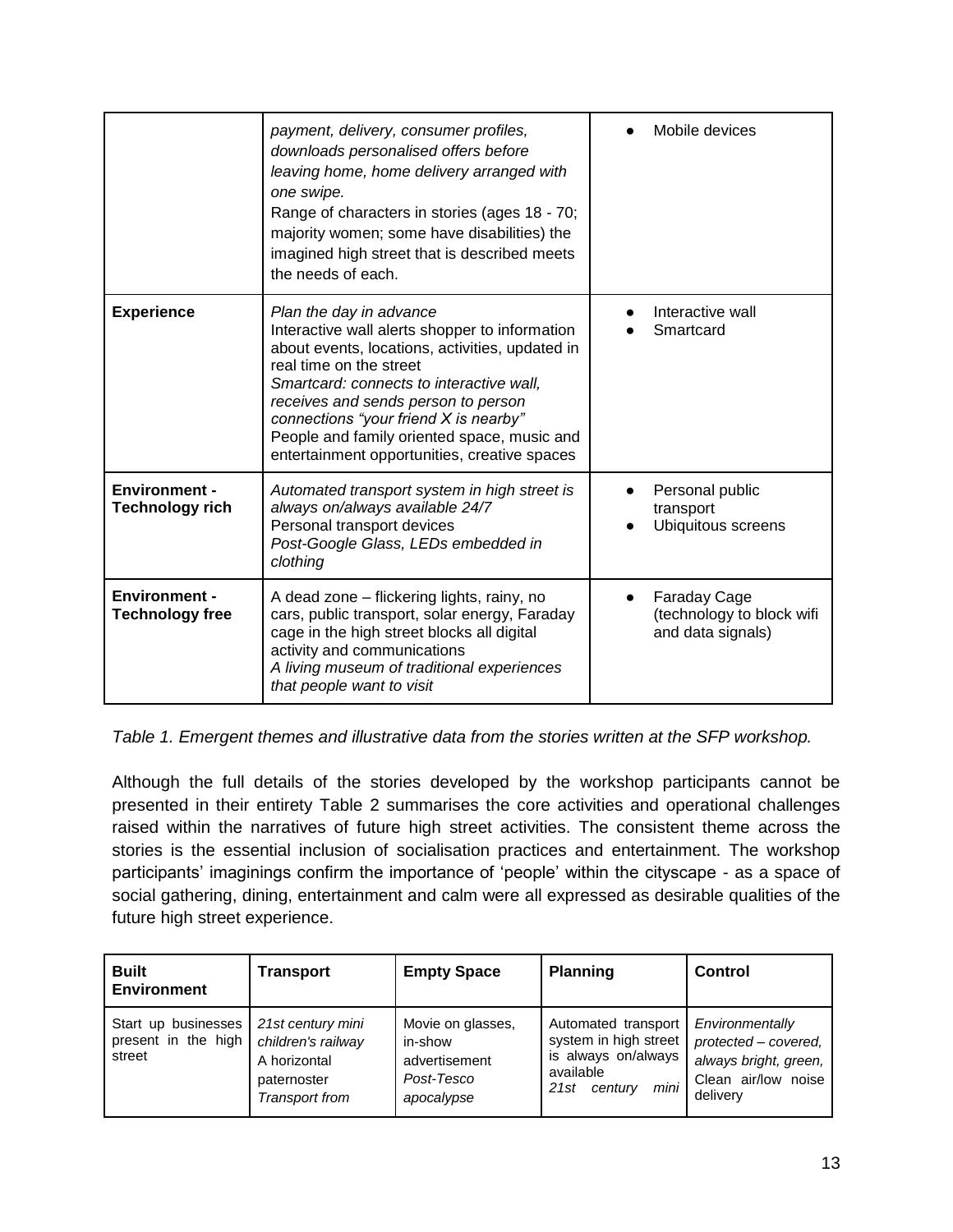| home to high street<br>Pick physically from<br>shop and item<br>appears at home<br>Catch a delivery<br>truck back to home -<br>bus/white van<br>combination<br>Consideration<br>of<br>mobility and access<br>Physical contact with<br>items, select items<br>delivered<br>but<br>to<br>home<br>Dirk and Zoe plan<br>their jewellery visit at<br>international<br>an<br>with<br>eatery<br>local<br>produce<br>mother's<br>Scarlet<br>birthday in 2 days,<br>want to be assured<br>of the delivery time | Post-Premiership<br>entertainment<br>Post-freezer world -<br>California stove<br>High street becomes<br>hotspot,<br>Datamining INC<br>Infected datastores<br>Post-digital<br>photography<br>Amazon curry drone<br>delivers as<br>consumer arrives<br>home.<br>Less inhabited<br>spaces in the city<br>(the city desert)<br>City safety an issue<br>Constant charging<br>required<br>The day's activities<br>are mapped against<br>known connection<br>points | children's railway<br>horizontal<br>A<br>paternoster<br>Personal transport<br>devices<br>Transport from<br>home to high street<br>Pick physically from<br>shop and item<br>appears at home<br>Dedicated<br>space/unit designed<br>for short-term/<br>startups (council<br>owned) | Visible funds<br>increment/<br>decrement handler-<br>called Fred<br>Smartcard - items<br>distributed to<br>location (home,<br>other point) - bigger<br>and better than<br>Fred.<br>Smartcard holds<br>information about<br>events, locations,<br>activities, updatable<br>on the street<br>(interactable wall<br>and for person to<br>person contact<br>details)<br>Integrated supply<br>and logistics chains |
|-------------------------------------------------------------------------------------------------------------------------------------------------------------------------------------------------------------------------------------------------------------------------------------------------------------------------------------------------------------------------------------------------------------------------------------------------------------------------------------------------------|--------------------------------------------------------------------------------------------------------------------------------------------------------------------------------------------------------------------------------------------------------------------------------------------------------------------------------------------------------------------------------------------------------------------------------------------------------------|----------------------------------------------------------------------------------------------------------------------------------------------------------------------------------------------------------------------------------------------------------------------------------|---------------------------------------------------------------------------------------------------------------------------------------------------------------------------------------------------------------------------------------------------------------------------------------------------------------------------------------------------------------------------------------------------------------|
|-------------------------------------------------------------------------------------------------------------------------------------------------------------------------------------------------------------------------------------------------------------------------------------------------------------------------------------------------------------------------------------------------------------------------------------------------------------------------------------------------------|--------------------------------------------------------------------------------------------------------------------------------------------------------------------------------------------------------------------------------------------------------------------------------------------------------------------------------------------------------------------------------------------------------------------------------------------------------------|----------------------------------------------------------------------------------------------------------------------------------------------------------------------------------------------------------------------------------------------------------------------------------|---------------------------------------------------------------------------------------------------------------------------------------------------------------------------------------------------------------------------------------------------------------------------------------------------------------------------------------------------------------------------------------------------------------|



The narratives provided by workshop participants tended to readily fall into three themes; a) the importance of ever present but invisible technology, b) the forefronting of people in the smart city and c) the need for wide-ranging stakeholder input and participation in planning. The individual narratives and themes offer insight into the imagined future smart high street and the potential to create it as a functional and integrated system of systems (Ackoff 1971). Workshop participants did not necessarily agree about the specific details of any of these three overarching themes and in some cases presented completely antithetical visions. However, in doing this the topic is highlighted as a challenge for the planner and an operational issue requiring contextual understanding that brings at least some satisfaction for each of the different stakeholders.

#### **4.1 The importance of ever present but invisible technology**

The application of technology played an important role in many of the participant's narratives of how the high street may evolve and develop. The visions of technology ranged from LEDs being embedded within clothing to computer controlled vehicles.

The relationship between the digital and the physical was also part of this theme that was frequently referred to throughout the workshop. Some participants spoke about the desire to have a link between shops past and future by the merging of physical space in order to create interactive, digital displays. Some participants compared this relationship with the website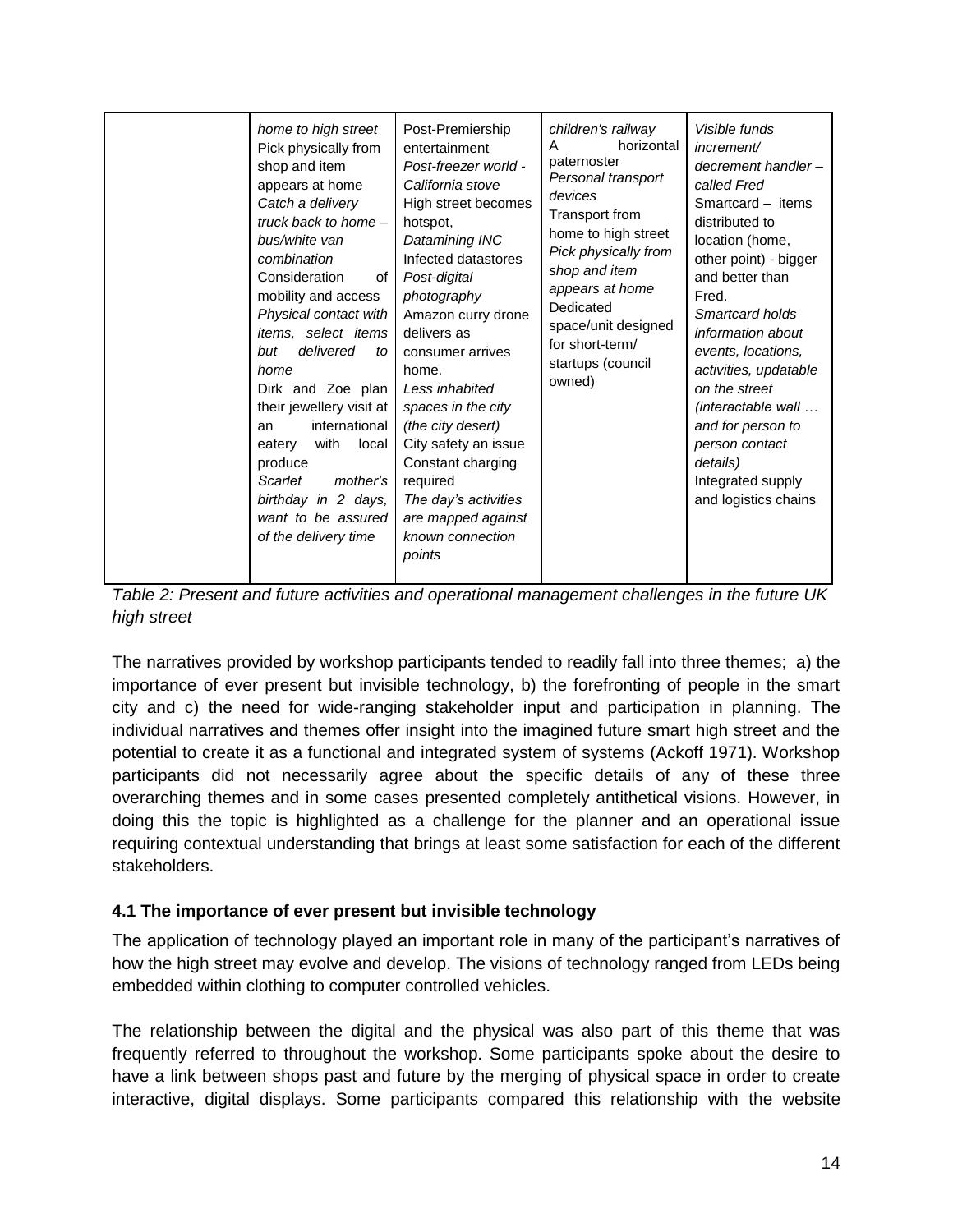Etsy.com, which utilises online space to host a digital craft fair. Participants spoke about choosing items in shops and then these purchased goods arriving directly back at their home, allowing them to still experience shopping but without the current inconveniences that come with it. This demonstrates how participants appreciate the opportunities that may be provided by the application of digital technology and an integrated supply chain and delivery system in this particular example, but also the continued desire for experiences that more tangible aspects of the physical high street experience.

Participants also mentioned other examples of technology that would enhance the experience of the high street by bringing heightened levels of convenience without directly damaging the social and positive experiential aspects of shopping. This included the use of smart cards to hold information regarding events, locations and activities including the possibility to update this information - 'on the go' - on the street. The broad consensus of the workshop was that this imagined smart card would present a single 'easy' alternative to mobile phones. The smart card would avoid the need for a confusing and even conflicting collections of apps and instead got directly to the individually essential and necessary information in an accessible way. The workshop participants went further by imagining an interactive wall in which the smart cards could connect and present a personalised experience customised to each individual. Other participants found existing smart phones to be an accessible means to connect to the locality and retrieve information but voiced a desire to have a more convenient link to the environment through personal connection points as well as places to charge and update personal devices. The constant need for power as individuals moved through the high street was also a minor but persistent concern for many workshop participants.

Some participants also acknowledged that they found the overt presence of technology to be a hindrance in their everyday lives, claiming that it sometimes takes over and can be difficult to disconnect and manage their off-line time. The participants who expressed this experience advocated a high street with allocated 'technology free zones' that create - through technology an area where the use data access is not possible and provides respite from an increasingly digitised existence. While a technology-free zone was appealing to some participants in the workshop broader consensus was reached that argued for ever present "invisible technology". This mediated position that came out of the workshop revealed a desire for access to technology but did not want it to determine, or predominate visually, within the high street. The position was clearly a 'best of both worlds' stance that would shape the physical form of the future smart city.

#### **4.2 The forefronting of people in the smart city**

The theme of planning priorities and people was also a focus within discussions across the groups. Older participants and those who have cared for older relatives expressed the need for a safe space when navigating the high street including the removal or mitigation of hazards such as tramlines and poor street maintenance. These dangers can be reduced with the application of smart planning techniques for walking routes that accounts for accessibility and mobility as well as distance. Some participants even suggested physically leveling the entire high street in order to allow it be more accessible for all. This is the line of argument that has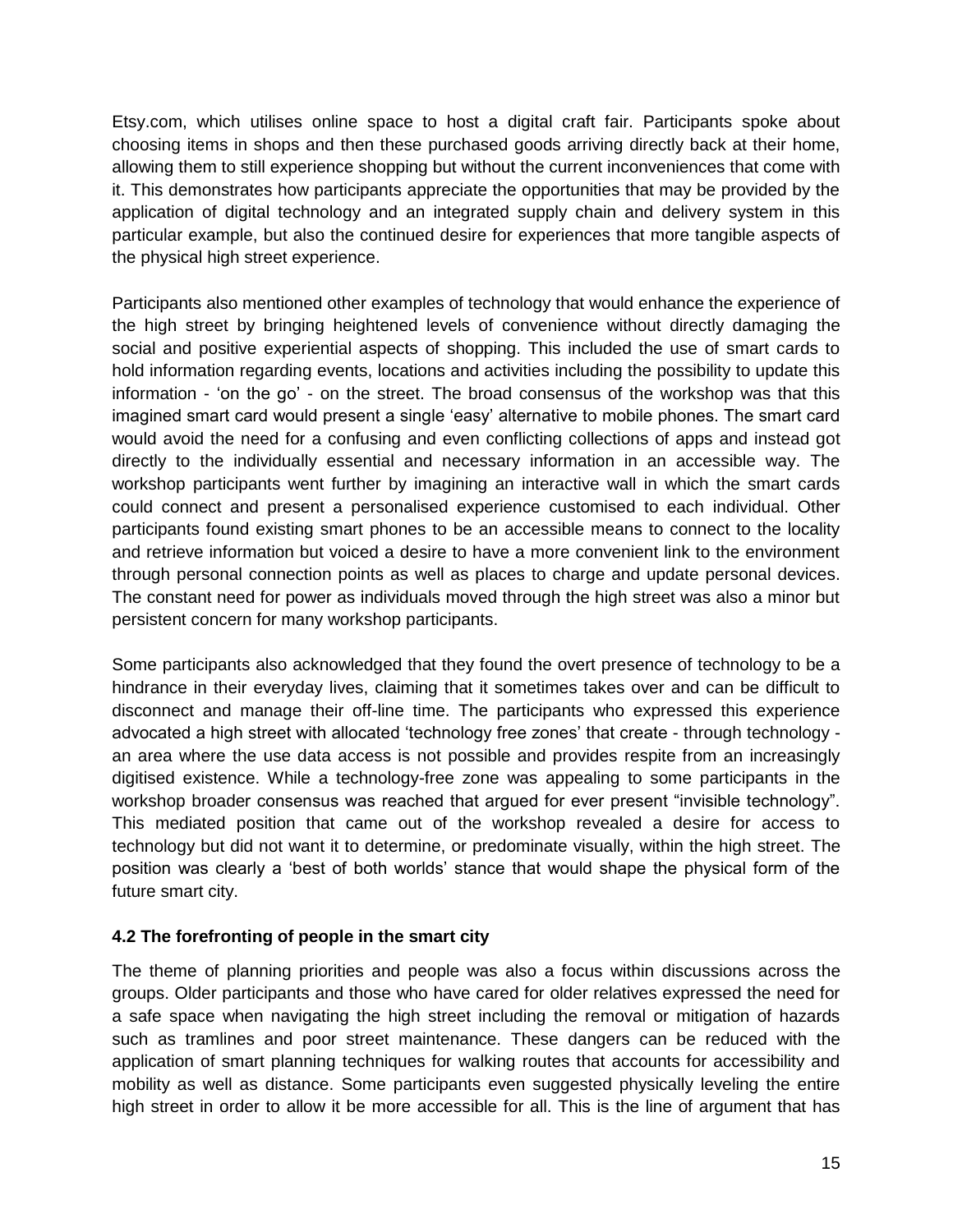already been taken up by some cities through the implementation of shared space streets (Department for Transport, 2011). Personal transport solutions were considered as one potentially strong solution to current issues of mobility, access and the reduction of motor vehicle traffic.

The productivity of the high street space itself became a focus further discussion and of concern. Many of the participants expressed a desire for a more authentic shopping experience with shops and activities that could not be found elsewhere as an enticement for themselves and others. Some suggested that this initiative should being supported by local councils through their commitment to reduced rates and facilitating pop up shops as well as providing greater flexibility for, and access to, smaller more unique businesses. This could potentially open up new opportunities for enterprises, high street shoppers and ultimately the economy. The town square was highlighted as a location to blend multiple experiences including an area to be able to meet others, socialise, and be entertained. Participants highlighted how cultural spaces often found with the high street such as libraries, museums and churches could fulfill the role of multifunctional coffee shops and social spaces by blending current services and cultural experiences in order to attract more visitors.

Participants went even further to express a need for greater control over the high street environment itself in relation to protection from the weather. Initially the comments centred around the perceptions of persistently poor British weather and how the regularly of precipitation mitigates against outdoor visits to the high street. These sentiments raised the concern that the imagined high street could be too readily transformed into a copycat of existing indoor shopping centres and all of their claimed benefits and advantages over the high street (Goss, 1993).

#### **4.3 The need for wide-ranging stakeholder input and participation in planning**

All the workshop, participants recognised the need to represent different people and interests in the design of the future smart high street. It was also acknowledged that despite the diverse range of people that attended the workshop there was a notable absence of young people and teenagers present at the workshop. Many participants expressed their disappointment that this particular demographic was not represented at the workshop and tried their best to accommodate this by incorporating ideas that they believed would appeal to younger audiences including unique shops, green spaces and safe places for people to meet and intersect with friends. All of the participants however recognised that this was a poor substitute for actual participation from this stakeholder group.

All of the participants expressed a desire to keep the high street as a local experience and expressed alarm at any form of intensified corporate vision for the high street. The impact of these visions are already well-evidenced throughout the UK where many of the high street chain stores provide the same products and experience irrespective of local context or specific community interests or needs. The homogenisation of the high street is a well recognised phenomena. Many of the participants collectively longed for "authentic" experiences that they felt were was once available. This line of discussion became the expression of a desire for the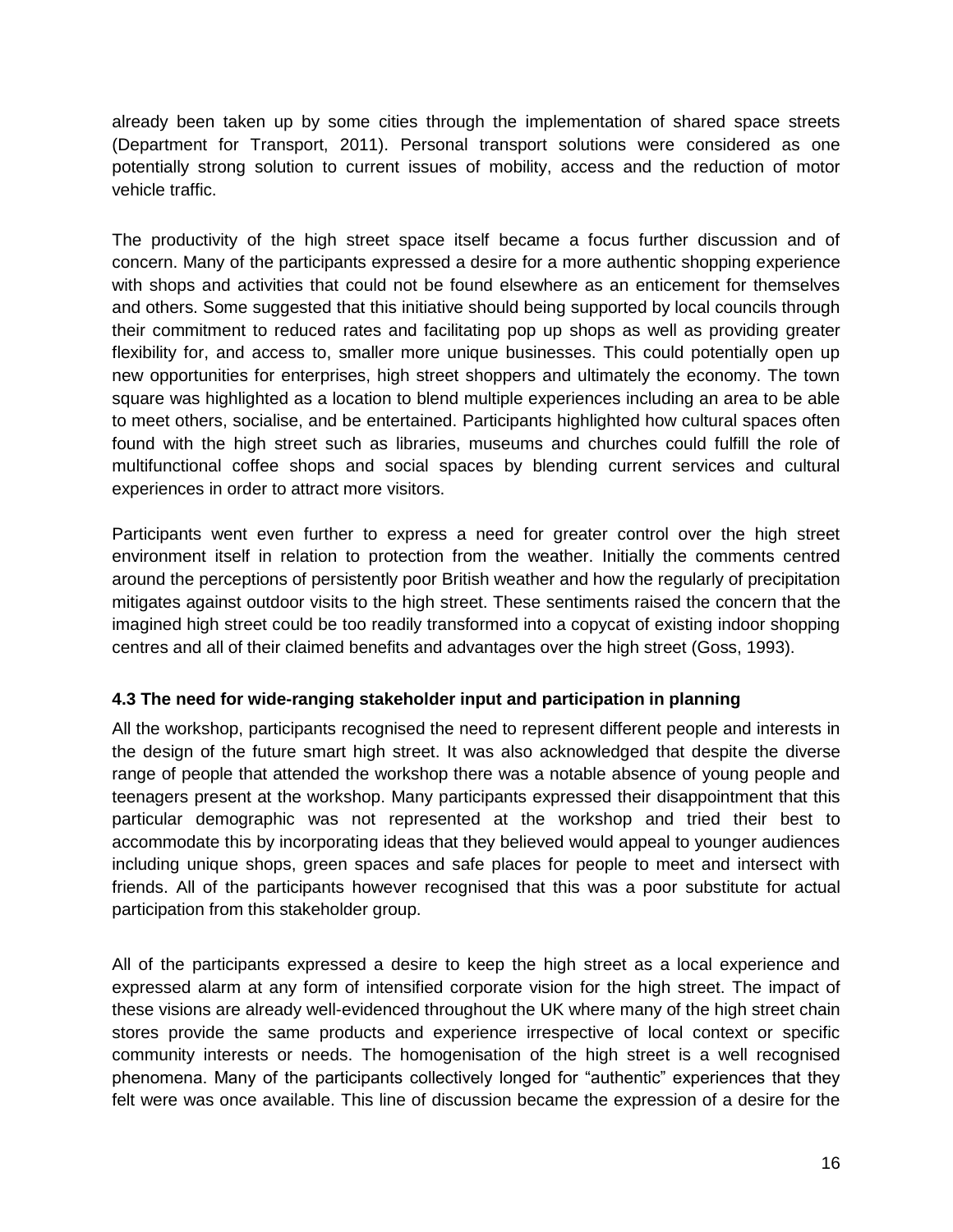high street to be unique to its location and not dictated by the economies of the mass consumption of good or services. Some discussed the experiential excitement of discovering a place of interest by chance and spoke of the high street as a form of nostalgic theme park where all their needs and curiosities could be simultaneously met. This largely imagined view of the "old" high street could be operationalised through the construction of smart high streets as outlets for luxury goods with this physical presence acting as a hallmark for high quality and exclusivity.

As out-of-town shopping centres and online shopping have become accessible, consumers have no longer required a heterogeneous high street. Consumers can buy standard products more conveniently elsewhere; in out-of-town retail parks, large supermarkets and through online home delivery. Shoppers who look to the high street are more likely to be seeking wider choice and individual options. However, the independent retailers that bring diversity can rarely afford high street rents. A further conundrum is that in order to pull people back to the high street requires a critical mass of this diversity of goods and shops. It is significant to note that charity shops and similar (vintage, upcyclers etc) have generally resisted the flight from the high street. Most of the more desolate UK high streets are host to at least one charity or used goods shops. This can be attributed to a number of factors; the low rents offered to charities by councils, the economic downturn affecting spending power, the revival of consumer "make do and mend" attitudes, and the trend towards "individual" or "retro" style. What is key is that these traders offer products that are available transiently and serendipitously and not readily represented through online ecommerce. At the specific time of discovery, in that specific place, each item that is found is a "one off". The shopping experience of the past is to some extent captured through the local residents bringing stock (the things they no longer need) to sell on to other local residents. These actions present an emergent opportunity to promote social engagement and community reinforcing the importance of human interaction for exchanging information (Dimitriadis & Koh 2005, 551). Whilst it is no longer viable to try to recreate an imagined or real high street of the past with the input of specialised craftspeople, elements such as the social experience and the individuality of the products available remain particularly relevant (Holmes et al. 2012). Recognition of the importance of the social supply chain offers ways of incorporating these people-based elements of experience into new ways of shopping (Fletcher et al. 2013). This study explores these issues and proposes new ways of inclusive planning and design. We recognise the limitations of the study and look to address these through further research. Firstly, only one workshop was held. Richer data could be gathered from a series of workshops allowing from pooling of data and cross case comparison. Next, younger members of the community were not represented in the workshops. We intend to conduct further research targeting those under eighteen. Further, the group of participants we drew together were from different localities. Although meeting at Media City was considered a strength given the focus on creativity that pervades, this made the research rather abstract. Future workshops will be carried out within communities with a focus on the future development of a specific high street.

#### **5. Operational management challenges and the smart city of the future**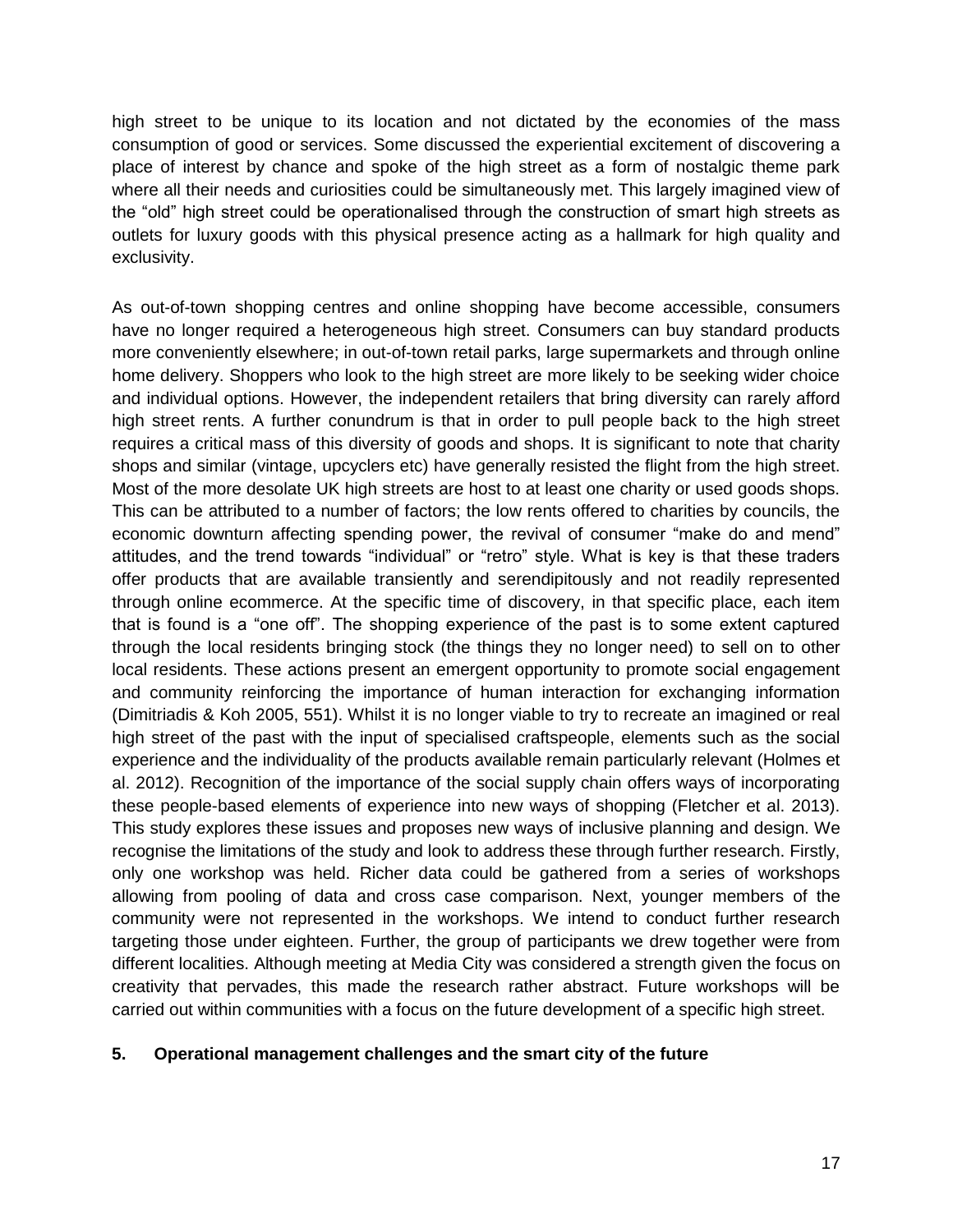Recent policy development and political rhetoric regarding the UK high street suggests it will be pivotal in shaping the future of smart cities as a focal point for commercial activity and ultimately sociality. Shapiro (2006) has argued that it is extremely important to consider the integrative abilities of digital technologies throughout urban environments and how application of these technologies can improve the overall general quality of life including how people work, travel, play and live. While the relationship between technology and the smart city agenda is undeniable in this paper we extend Shapiro's proposition and explore the issue of smart city development through the lense of 'engagement work'. We have examined input drawn from a range of community and individual stakeholders who would not generally have a voice in conventional town planning processes. The workshop participants present a future imagining and perception of a changing city that is technology enabled but people orientated. We have argued that the active involvement of these individuals in the research process can enable a deeper understanding of how technology and people can be brought together productively to create smart cities that are socially inclusive while remaining relevant in a commercial and retail sense. We contend that the visibility and centrality of the high street makes it an integral element to a locality's infrastructure and consequently a key determinant in shaping the distinctive identity of a future smart city. Local authorities, town centre management and other agencies are increasingly playing a key role in shaping town centres and high streets but we have found little empirical evidence for the basis and source of these decisions or how residents' voices have been incorporated in the process.

This paper makes a further contribution through its methodological techniques and the capacity of these techniques to bring out the voices of underrepresented stakeholders. The narratives that were created by participants through Science Fiction Prototyping and then visualised using *Lego Serious Play* illustrate that for local interest groups the high street is indeed the glue that binds a community together - at least it still remains this way in the imaginations of our workshop participants if no longer still evidenced in reality. The advantage of Science Fiction Prototyping (SFP) was confirmed in the study when participants produced their own narratives. The combination of the SFP techniques coupled with *Lego Serious Play* work constructively together. The combination of methods enhances description and brings out a group's creativity to create a seamless - and enjoyable - experience that is also a mechanism for readily creating a coherent contribution to social debate (Rasmussen, 2006), as well as providing a familiar and workable framework for the organisers (Shumei and Victor, 2014; Wu, 2013, Bell et. al. 2013). The only limitations encountered from the use of these methods were in the initial stages of the workshop, where some participants expressed reluctance towards play as a technique for serious work, an issue that is apparently common amongst workshops of this format (Roos et al. 2004). However, after a full explanation from workshop facilitators and discussion amongst the group, these particular participants became visibly more vocally and enthusiastic towards the methods being utilised. The method of Science Fiction Prototyping and use of *Lego Serious Play* enabled the participants to break down conceptual boundaries, articulate ideas, overcome preconceptions and access their own creative imaginations around the topic of the future high street. As each group produced different ideas, and as it was not the aim of the workshop, a single definitive imagining of a future smart high street was not created. However, the process illustrated the value of using innovative methods to capture a greater breadth of stakeholder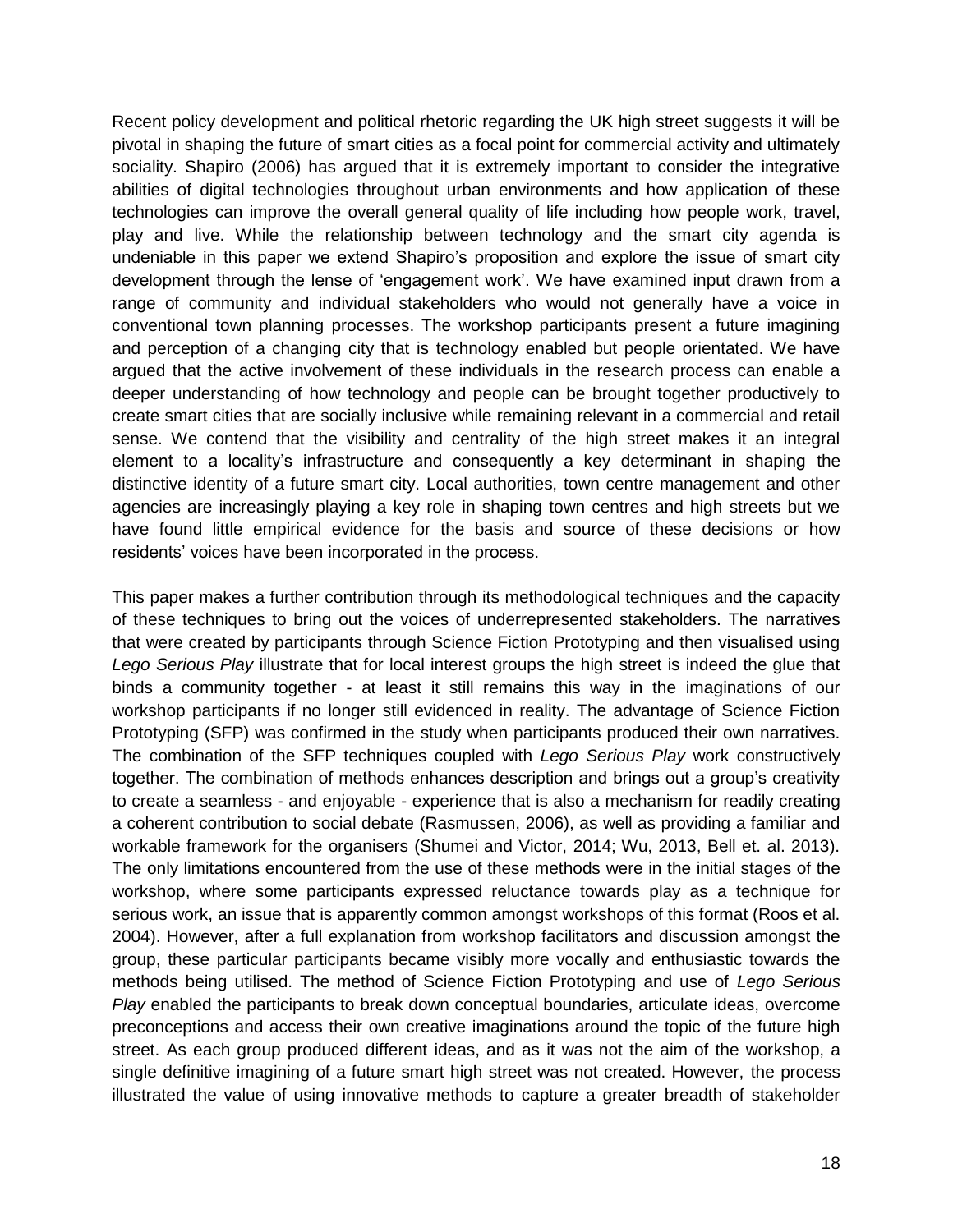voices in town planning and potentially in other forms of social engagements requiring broad stakeholder input.

Based on the data gathered from the workshop, the high street in a future UK smart city will have three clearly identifiable qualities that will at least partially satisfy and engage the broadest possible range of stakeholders. There is a desire to continue building and enhancing the opportunities that technological developments bring to the high street; that technology should not predominate but rather be ever present and covert within the high street experience; and that the operationalisation of high street planning and development must forefront people and their interactions with each other. The first quality identified is that the high street will be technology-rich. Responses from our research participants showed enthusiasm for using technology to solve problems and therefore confirming Rigby's (2011) proposition that the constant development of new technologies is increasingly ubiquitous throughout every aspect of everyday life. However, attention is now turning away from issues of basic IT skills provision to discussions about the fit of technology in the urban landscape and how it can be utilised to the overall benefit of consumers, businesses and governments (Nam and Pardo, 2011). The desire for quality IT infrastructure on the physical high street should not be viewed as a reflex response by retailers to compete on the basis of price or 24/7 availability with online retailers but instead as an underlying enabler that enhances the experience of shoppers in the physical street. These enhancements may come, for example, in the form of linking friends, finding new retailers based on previously expressed interests or direction to seasonal or pop-up events. Information technology will not predominate the space but become omnipresent and covert. This leads to the second quality of the future high street in its forefronting of people and their interactions with one another. an important quality in light of Shapiro (2006) assertions and the importance of the integrative abilities of digital technologies throughout urban environments including how the application of these technologies can improve the overall general quality of life. This may necessitate the slow reinvention of the role of the retailer to incorporate aspects of tutor, critical friend, tourist guide and fellow co-consumer. Similarly some retailers will discover the context of the night-time economy to satisfy consumers. For example fashion stores would open from 8pm until midnight to cater for nightclubbers with a free delivery home of their old clothes or a shoe store might open at 2am to swap high heels that have already served their purpose for more comfortable flats. A smart people-centric high street is not defined by the physical buildings or the constraints of regimented opening hours but by the context of the events and activities that occurring within the space. As Wood (2014) has illustrated individual retail locations require more nuanced understandings to be injected into the generic concept of "high street". To realise the smart future high street planning and development will be based on empirical research that engages the plurality of voices who express a vested interest. The breadth of voices presented in the workshop illustrates the value of this polyphonic approach to planning. Graham (2014) highlights concern about how very little is being done in town planning actions with the consideration of engaging the people who inhabit communities. The workshop conducted for the research presented here provides a clear indication of how the imaginings of communities members can contribute to the design of smart cities. A form of control that Vaughan (1978) and Townsend (2013) argue is largely locked within the command of multinational corporations. This alternative vision can design strategic and sustainable future landscapes that will break away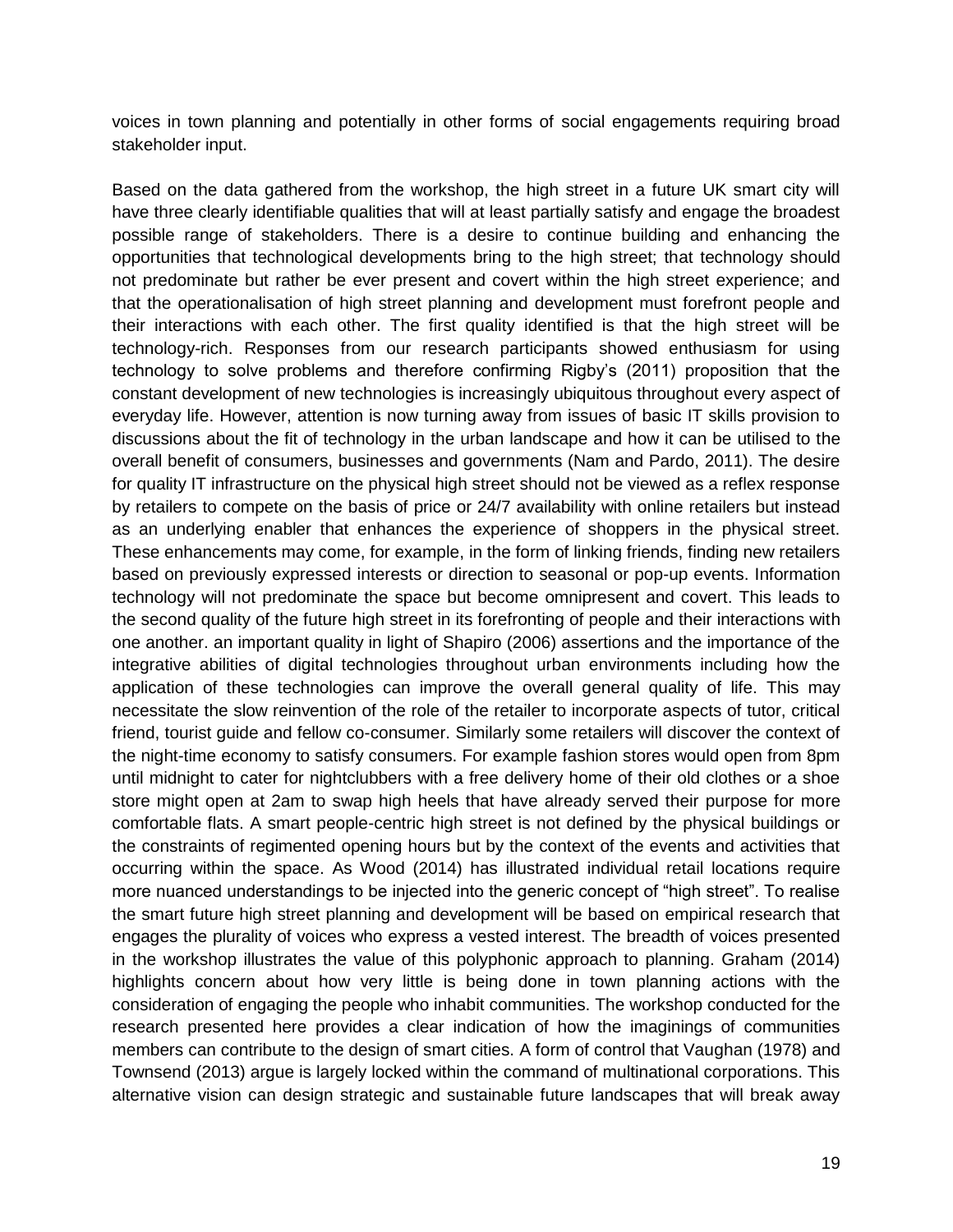from short-term commercial interests that are based around realising profit within a shorter accounting period (Korten, 1996).

From this research it is evident that citizens look to the high street as a generally social space rather than simply a transactional place. Stories from all of our workshop participants foregrounded the importance of socialisation rather than shopping in the high street (Chaney, 1990; Lewis, 1990). Similarly nostalgia could be clearly identified as a strong force in the stakeholder imagining of an range of high street features including the need for independent retailers, the specialism of those retailers, the close proximity of these retail opportunities to the consumers themselves and the opportunities for customisation or personalised service (Wrigley and Lambiri, 2014).

While acknowledging this stakeholder viewpoint it is also clear that the full range of interests of stakeholders in the future high street will never form a complete consensus. It is commercially unsustainable to continue to offer broad-based and generic retail experiences without consumer input and expect a continuation of the success of 1970s and 1980s high and mass consumerism. Future smart cities must become a place of truly shared sociality - rather than just proximity, individualised convenience, multiple forms of entertainment and, ultimately, full of surprise and ever present opportunities for discovery.

This paper contributes to existing smart city research on two levels. Firstly, it extends theory by drawing on Shapiro's (2006) proposition that it is extremely important to consider the integrative abilities of digital technologies, the theoretical proposition of "engagement' between technology, people and the city. The use of engagement theory illustrates that a deeper understanding about how to productively create smart cities that are socially inclusive is possible and useful. The paper has also drawn on theorists such as Herandez-Munoz et al. (2011) and Ackoff (1971) that recognise cities as "systems of systems" and therefore there cannot be a grand theory proposition that will provide an overarching solution for all smart city planning and development to create the smart city. Instead, we have presented a means to uncover the key issue for the operationalisation and planning process for particular communities associated with each smart city. It is inclusivity on the planning, operationalisation and ultimately development of a smart city and what is needed, is large-scale gathering of stakeholder opinions. A cross section of voices including those of individual and commercial stakeholders, government officials and policy makers are all needed to fully test attitudes to technology in the high street as well as to understand what forms of social engagement are wanted and desirable in the high street within the local context in these engagements. Research must set out to understand the differences of opinion, perspectives and the conflicting agendas of stakeholders and recognise how technology can enable satisfactory resolution - or at least compromise - to these issues through the application of sensible and sensitive policy-making.

#### **6. References**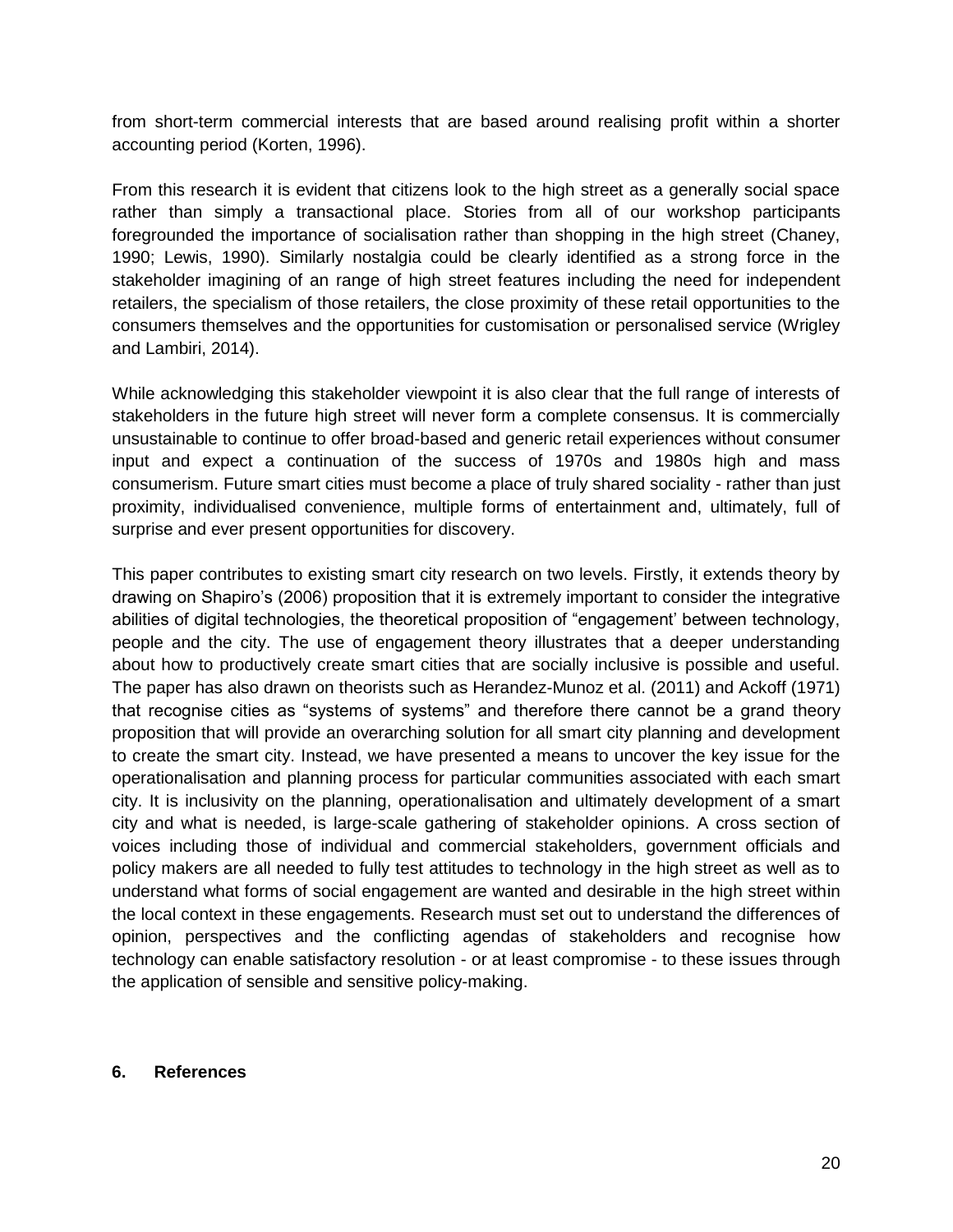Ackoff, M. (1971) 'Towards a System of Systems Concepts', *Management Science*, Vol. 17, No. 11, pp. 661-671.

Association of Convenience Stores (ACS) (2013) 'Retail Planning Decisions under the NPPF Commisioned by the Asociation of Convenience Stores',

[http://towns.org.uk/files/retail\\_planning\\_decisions\\_final\\_report\\_dtp.pdf](http://towns.org.uk/files/retail_planning_decisions_final_report_dtp.pdf) [Accessed 5 September 2014]

Babbie, E. (2010) *The Practice of Social Research* (12th edition) Wadsworth: Cengage learning.

Baldassare, M. (1992) 'Suburban Communities', *Annual Review of Sociology*, Volume. 18, p. 475-494.

Beiro, G. and Cabral, S. (2007) 'Understanding attitudes towards public transport and private car: A qualitative study', *Transport Policy*, Vol. 14, No. 6, pp. 478-489.

Bell, F. Fletcher, G. Greenhill, A. Griffiths, M. and McLean, R. (2013) 'Science fiction prototypes: Visionary technology narratives between futures' *Futures,* Vol. 50, pp. 5-14.

Berthon, P.R. et al. (2007) When customers get clever: managerial approaches to dealing with creative consumers. *Business Horizons*, Vol. 50, pp. 39–47.

Bititci, U., Turner, T., Mackay, D., Kearney, D., Parung, J. & Walters, D. (2007) 'Managing synergy in collaborative enterprises', *Production Planning & Control*, Vol. 18, No. 6, September, pp. 454-465.

Blanco, E. and Fransoo, J. (2013) 'Reaching 50 million nanostores: Retail distribution in emerging megacities', BETA Research School, Eindhoven University of Technology, Working Paper Series No. 4, January.

Browne, M. and Gomez, M. (2011) 'The impact on urban distribution operations of upstream supply chain constraints', *International Journal of Physical Distribution and Logistics Management*, Vol. 41, No. 9, pp. 896-912.

Budweg, S. Schaffers, H. Ruland, R. Kristensen, K. Prinz, W. (2011) 'Enhancing collaboration in communities of professionals using a Living Lab approach' *Production Planning & Control: The Management of Operations*. Vol. 22, No. 5-6, pp. 594-609.

Chaney, D. (1985) 'The Department Store as a Cultural Form', *Theory, Culture & Society*, Vol. 1, No. 3, pp. 22-32.

Chaney, D. (1990) 'Subtopia in Gateshead: The MetroCentre as a Cultural Form', *Theory, Culture & Society*, Vol. 7, pp. 49-68.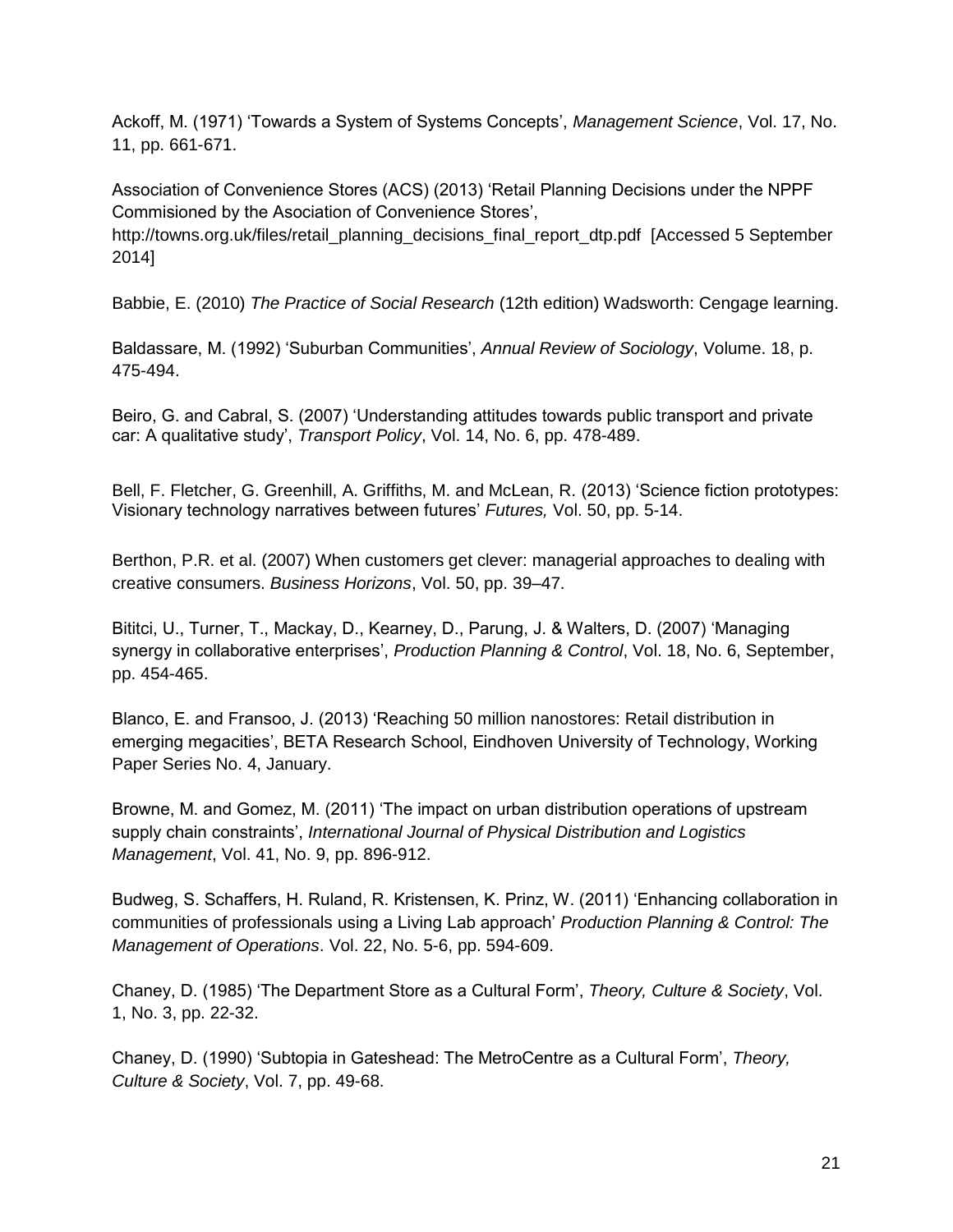Collis, C. Berkeley, N. and Fletcher, D. (2000) 'Retail Decline and Policy Responses in District Shopping Centres' *Town Planning Review*, Vol. 71, No. 2, pp. 149-168.

*Copenhagen CleanTech Cluster* (2012) 'Danish Smart Cities: Sustainable living in an urban world', J. Mortensen, F. Rohde, K. Kristiansen , M. Kanstrup-Clausen and M. Lubanski (eds.), Copenhagen Capacity: Copenhagen,

http://www.cphcleantech.com/media/2021654/smart%20city%20rapport\_indhold\_final\_low.pdf [Accessed 4 October 2014]

Crawford, J.H. (2005) 'A Brief History of Urban Form, Street Layout Through the Ages', <http://www.carfree.com/papers/huf.html> [Accessed 28 April 2015]

de Certeau, M. (1984) *The Practice of Everyday Life*, University of California Press: London.

Department for Communities and Local Government (2012) 'Portas Pilots to kick-start high street renaissance' https://www.gov.uk/government/news/portas-pilots-to-kick-start-high-streetrenaissance [Accessed 6 October 2014]

Department for Communities and Local Government (2013) 'The Future of High Streets: Progress since the Portas Review'

https://www.gov.uk/government/uploads/system/uploads/attachment\_data/file/211536/Future\_of High Street - Progress Since the Portas Review -revised.pdf [Accessed 7 October 2014]

Department for Communities and Local Government (2014) 'Ensuring the Vitality of Town Centres'. Planning Practice Guidance.

http://planningguidance.planningportal.gov.uk/blog/guidance/ensuring-the-vitality-of-towncentres/ensuring-the-vitality-of-town-centres-guidance/ [Accessed 3 October 2014]

Department for Transport (2011) 'New Guidance on the Design of Shared Space Streets' https://www.gov.uk/government/news/new-guidance-on-the-design-of-shared-space-streets [Accessed 6 October 2014]

Dimitriadis, N. & Koh, S. (2005) 'Information flow and supply chain management in local production networks: the role of people and information systems', *Production Planning & Control,* Vol. 16, 6, September, pp. 545-554.

Fletcher, G. Greenhill, A. Griffiths, M. McLean, R. (2013) 'The Social Supply Chain and the Future High Street ' *Supply Chain Management: An International Journal* (Forthcoming).

Frick, E. Tardini, S. and Cantoni, L. (2013) *White Paper on Lego Serious Play: A State of the Art of its Applications in Europe*. Switzerland: Università della Svizzera Italiana, pp. 1-26.

Gauntlett, D. (2007) *Creative Explorations: New Approaches to Identities and Audiences*. London: Routledge.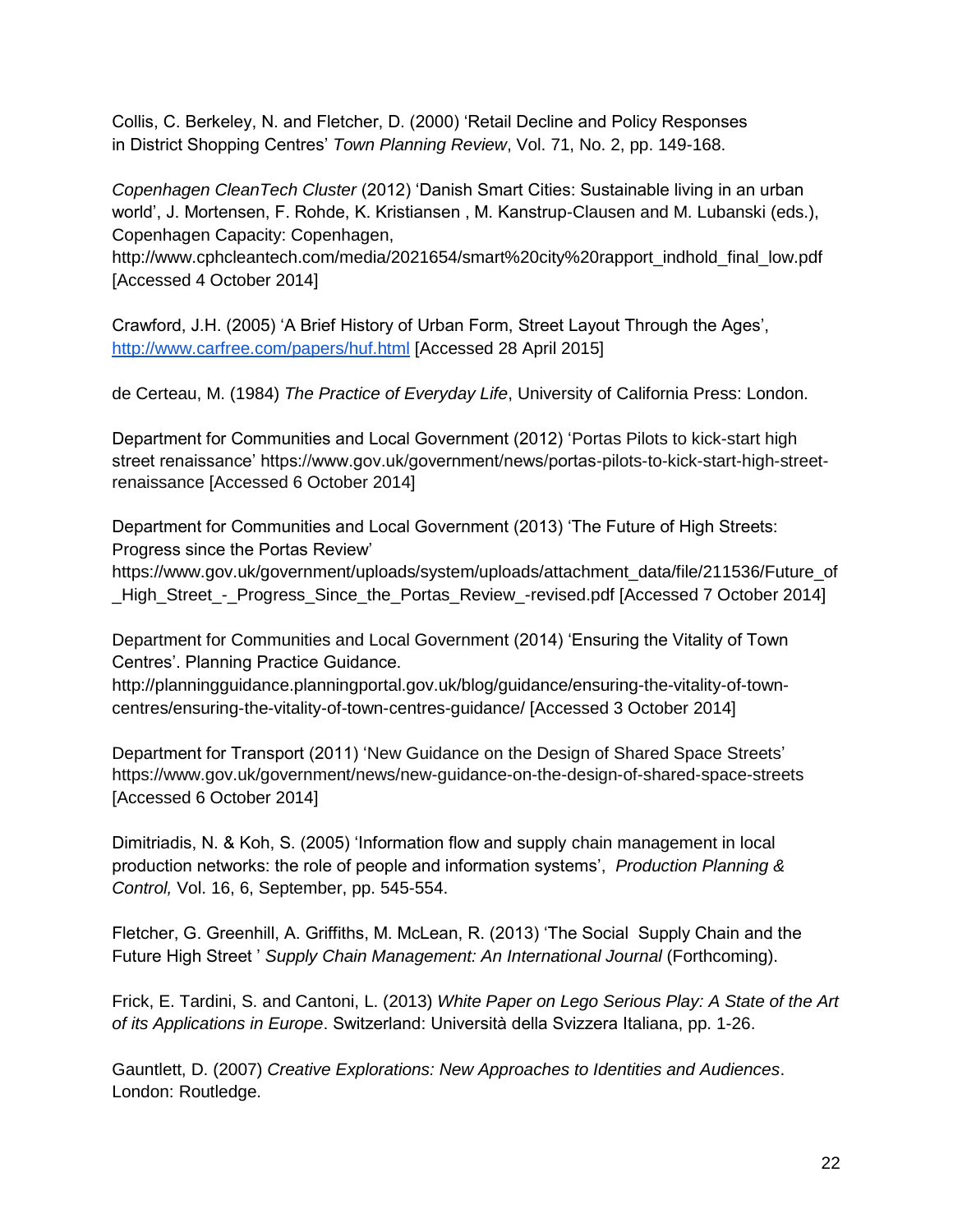Gauntlett, D. and Holzwarth, P. (2006) '*Creative and visual methods for exploring identities'. Visual Studies*, Vol. 21, No. 1. pp. 82-91

Global Connections (2013) 'Profiting from the Smart City Revolution' https://globalconnections.hsbc.com/canada/en/articles/profiting-smart-cities-revolution [Accessed 29 September 2014]

Goss, J. (1993) 'The 'Magic of the Mall': An analysis of form, function and meaning in the contemporary retail built environment', *Annals of the Association of American Geographers*, Vol. 83, No. 1, pp. 18-47.

Graham, G. (2014) 'Too-smart cities? Why these visions of utopia need an urgent reality check' The Guardian http://www.theguardian.com/cities/2014/mar/13/too-smart-cities-visions-utopiareality-check [Accessed 28 April 2014]

Hernandez-Munoz, J. Vercher, J. Munoz, L. Galache, J. Presser, M. Hernandez-Gomez, L. and Perttersson, J. (2011) 'Smart Cities at the Forefront of the Future Internet', in J. Deomnigue (ed.) *Future Internet Assembly*, Springer, pp. 447-462.

House of Commons, All-Party Parliamentary Small Shops Group (2006) 'High St Britain: 2015', London. APPSSG.

Hodgkinson, S. (2011) 'Is Your City Smart Enough? Digitally enabled cities and societies will enhance economic, social and environmental sustainability in the urban century'. Ovum http://www.cisco.com/web/strategy/docs/Is\_your\_city\_smart\_enough-Ovum\_Analyst\_Insights.pdf [Accessed 28 April 2014]

Holt, D. (1995) 'How Consumers Consume: A Typology of Consumption Practices', *Journal of Consumer Research*, Vol. 22, June, pp. 1-16.

[Holmes, K. McLean, R. and Green, G. \(2012\) 'Crafting a Future Online: A Study of How](https://www.academia.edu/1604650/Holmes_K._McLean_R._and_Green_G._2012_Crafting_a_Future_Online_A_Study_of_How_Independent_Craftspeople_Adopt_Social_Media_and_Web_Technologies_Journal_of_Systems_and_Information_Technology_Vol._14_No._2)  Independent [Craftspeople Adopt Social Media and Web Technologies',](https://www.academia.edu/1604650/Holmes_K._McLean_R._and_Green_G._2012_Crafting_a_Future_Online_A_Study_of_How_Independent_Craftspeople_Adopt_Social_Media_and_Web_Technologies_Journal_of_Systems_and_Information_Technology_Vol._14_No._2) *[Journal of Systems and](https://www.academia.edu/1604650/Holmes_K._McLean_R._and_Green_G._2012_Crafting_a_Future_Online_A_Study_of_How_Independent_Craftspeople_Adopt_Social_Media_and_Web_Technologies_Journal_of_Systems_and_Information_Technology_Vol._14_No._2)  [Information Technology](https://www.academia.edu/1604650/Holmes_K._McLean_R._and_Green_G._2012_Crafting_a_Future_Online_A_Study_of_How_Independent_Craftspeople_Adopt_Social_Media_and_Web_Technologies_Journal_of_Systems_and_Information_Technology_Vol._14_No._2)*[, Vol. 14 No. 2.](https://www.academia.edu/1604650/Holmes_K._McLean_R._and_Green_G._2012_Crafting_a_Future_Online_A_Study_of_How_Independent_Craftspeople_Adopt_Social_Media_and_Web_Technologies_Journal_of_Systems_and_Information_Technology_Vol._14_No._2) 

Jackson, C. and Watkins, C. (2011) 'Planning Policy and Retail Property Investment in the UK', *Urban Studies*, Vol. 48, No. 11, pp. 2321-2338.

Jones, C. (2010) 'The Rise and Fall of the High Street Shop as an Investment Class', *Journal of Property Investment & Finance*, Vol. 28 Issue. 4, pp. 275-284.

Kohno, T. and Johnson, B. (2011) 'Science Fiction Prototyping and Security Education: Cultivating Contextual and Societal Thinking in Computer Security Education and Beyond', SIGCSE'11, March 9–12, Dallas, Texas, USA,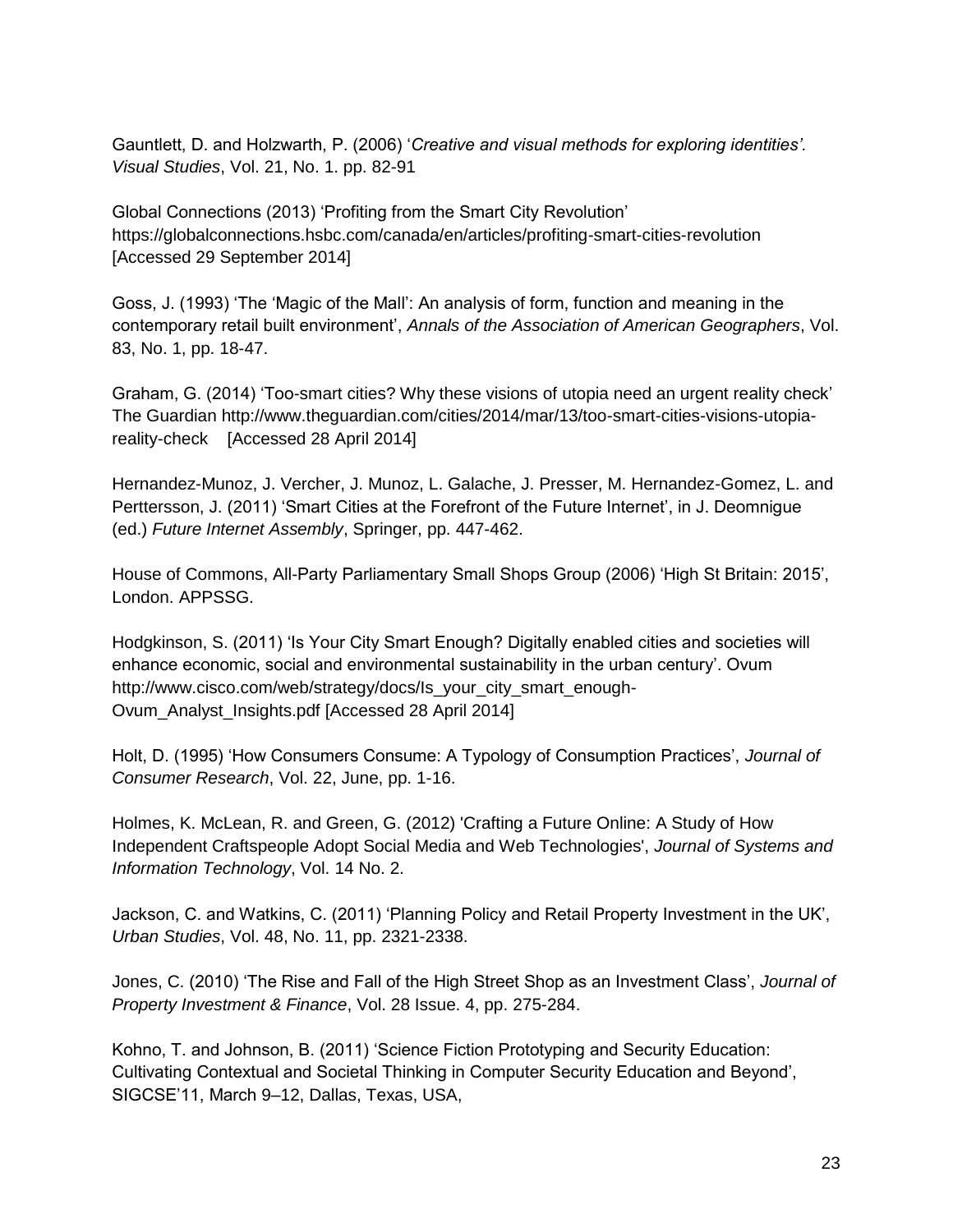https://homes.cs.washington.edu/~yoshi/papers/SIGCSE/csefp118-kohno.pdf [Accessed 7 October 2014]

Korten, D. (1996) 'Civic Engagement in Creating Future Cities' *Environment and Urbanization*, Vol. 8, No. 1, pp. 35-49.

van Laere, J. de Vreede, G. J. and & Sol, G. (2006) 'A social simulation-game to explore future co-ordination in knowledge networks at the Amsterdam Police Force', *Production Planning & Control*, Vol 17, No. 6, September, pp. 558-568

Laermans, R. (1993) 'Learning to Consume: Early Department Stores and the Shaping of the Modern Consumer Culture (1860-1914)', *Theory, Culture & Society*, Vol. 10, pp. 79-102.

Langman, L. (1991) 'Alienation and Everyday Life: Goffman Meets Marx at the Shopping Mall', *International Journal of Sociology and Social Work*, Vol. 11, Issues. 6/7/8, pp.107-124.

Lewis, G. (1990) 'Community through exclusion and illusion: the creation of social worlds in an American shopping mall', *Journal of Popular Culture*, Vol. 24, No. 2, Fall, pp.121-136.

Lorch, B. and Smith, M. (1993) 'Pedestrian Movement and the Downtown Enclosed Shopping Center', *APA Journal*, Vol. 59, No. 1, pp. 75-86.

McCarthy, P. Silvestre, B. & Kietzmann, J. (2013) 'Understanding Outsourcing Contexts through Information Asymmetry and Capability Fit', *Production Planning & Control*, Vol. 24, 4-5, April, pp. 277-283.

Nam, T. and Pardo, T. (2011) 'Conceptualizing Smart City with Dimensions of Technology People and Institutions', *Proceedings of 12th Annual International Digital Government Research Conference: Digital Government Innovation in Challenging Times*. June 12-15, 2011, pp. 282- 291.

Pearson, R. (1993) 'Knowing one's place: perceptions of community in the industrial suburbs of Leeds, 1790-1890', *Journal of Social History*, Vol. 27, No. 2, pp. 221-244.

Peterson, T. (2007) 'Development of City Logistics Concept' *Production, Planning and Control: The Management of Operations*, Vol. 17, No. 6, pp. 616-623.

Pehlivan, Ekin, et al. (2013) "When outsourcing fragments: customer creativity and technological transmutations." *Production Planning & Control* Vol. 24. No. 4-5 pp. 284-293.

Planning Aid England (2012) 'Good Practice Guide to Public Engagement in Development Schemes' http://www.rtpi.org.uk/media/6312/Good-Practice-Guide-to-Public-Engagement-in-Development-Scheme-High-Res.pdf [Accessed 30 September 2014]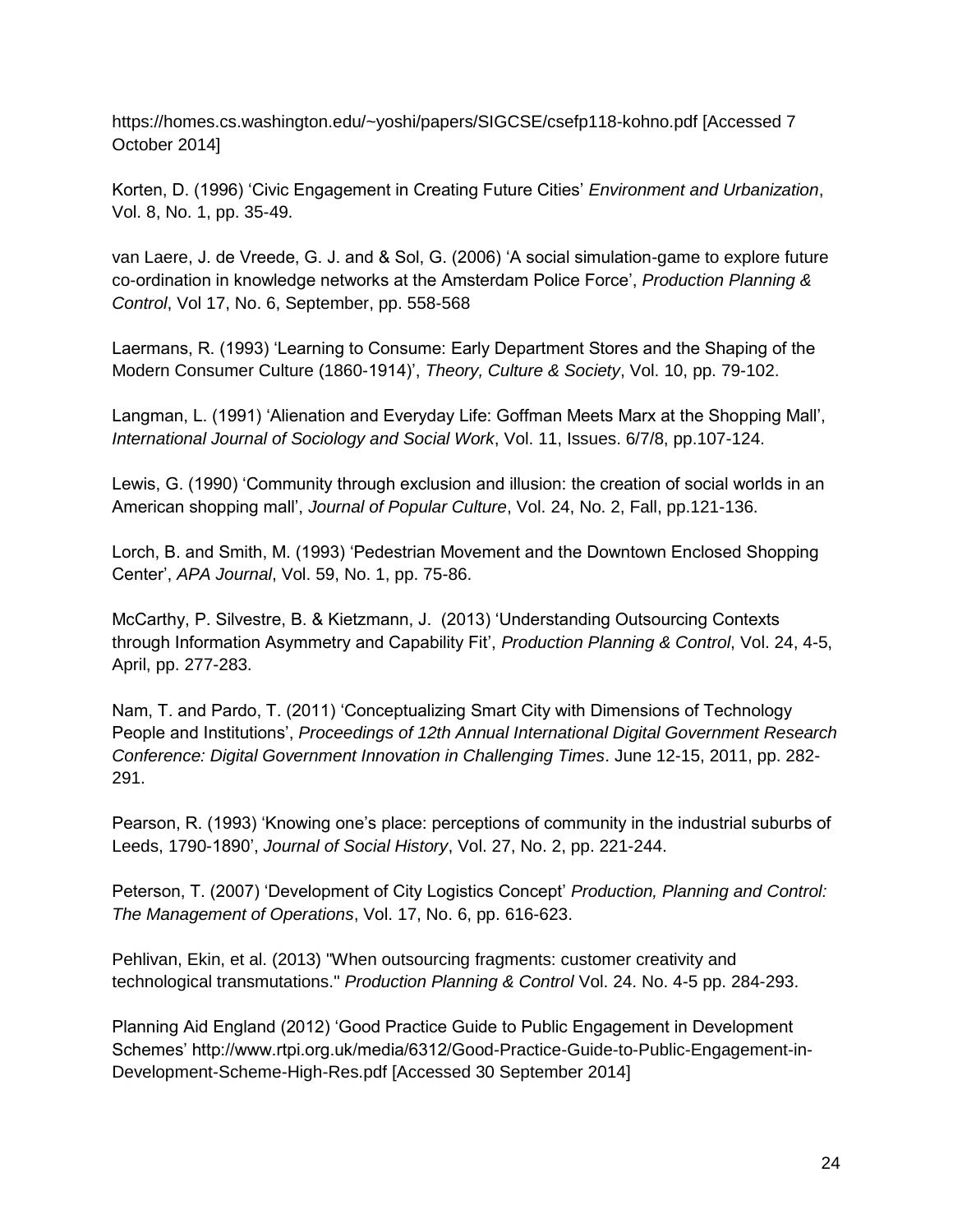Portas, M. (2014) 'Why Our High Streets Still Matter: A Think Piece by Mary Portas' http://www.portasagency.com/wpcontent/uploads/2014/05/WhyOurHighStreetsStillMatter\_MaryPortas.pdf [Accessed 7 October 2014]

Prus, R. and Dawson, L. (1991) 'Shop 'til you Drop: Shopping as Recreational and Labourious activity', Canadian Journal of Sociology, Vol. 16, No. 2, pp.145-164.

Rasmussen, R. (2006) 'When you Build in the World, You Build in Your Mind' *Design Management Review*, Vol. 17, No. 3, pp. 56-63.

Rasmussen Consulting (2012) *The Science Behind the Serious Play Method*  http://seriousplayground.squarespace.com/storage/The%20Science%20Behind%20the%20LEG O%20SERIOUS%20PLAY%20Method.pdf [Accessed 19 August 2014]

Rigby, D. (2011) 'The Future of Shopping', *Harvard Business Review*, December.

Roberts, N. (2013) 'Clicks versus Bricks: The Battle for the High Street', *INSEAD Knowledge*, http://knowledge.insead.edu/business-finance/marketing/clicks-versus-bricks-the-battle-for-thehigh-street-2442#AtTqxx7zcG7ZexBL.99 [Accessed 7 October 2014]

Roos, J. Victor, B. and Statler, M. (2004) 'Playing Seriously with Strategy' *Long Range Planning*, Vol. 37, Issue, 6. pp. 549 - 568.

Sack, R. (1988) 'The Consumer's World: Place as Context', *Annals of the Association of American Geographers*, Vol. 78, No. 4, pp. 642-664.

Sarmah, S. (2014) 'America's Digital Divide: Startups Fly, Storefronts Struggle' http://www.builtinchicago.org/blog/americas-digital-divide-startups-fly-storefronts-strugglechicago [Accessed 24 November 2014]

Shapiro, J. (2006) 'Smart Cities: Quality of Life, Productivity and Growth Effects of Human Capital', *The Review of Economies and Statistics*. Vol. 88, No. 2, pp. 324-335.

The Telegraph (2011) 'Mary Portas: High streets destined to '"disappear forever"' http://www.telegraph.co.uk/finance/newsbysector/retailandconsumer/8951411/Mary-Portashigh-streets-destined-to-disappear-forever.html [Accessed 6 October 2014]

Temperton, J. (2015) 'Bristol is making a smart city for actual humans'. Wired http://www.wired.co.uk/news/archive/2015-03/17/bristol-smart-city [Accessed 20 May 2015]

Townsend, A. (2013) *Smart City, Big Data; civic hackers, and the quest for a new utopia*, Norton and Company: New York and London.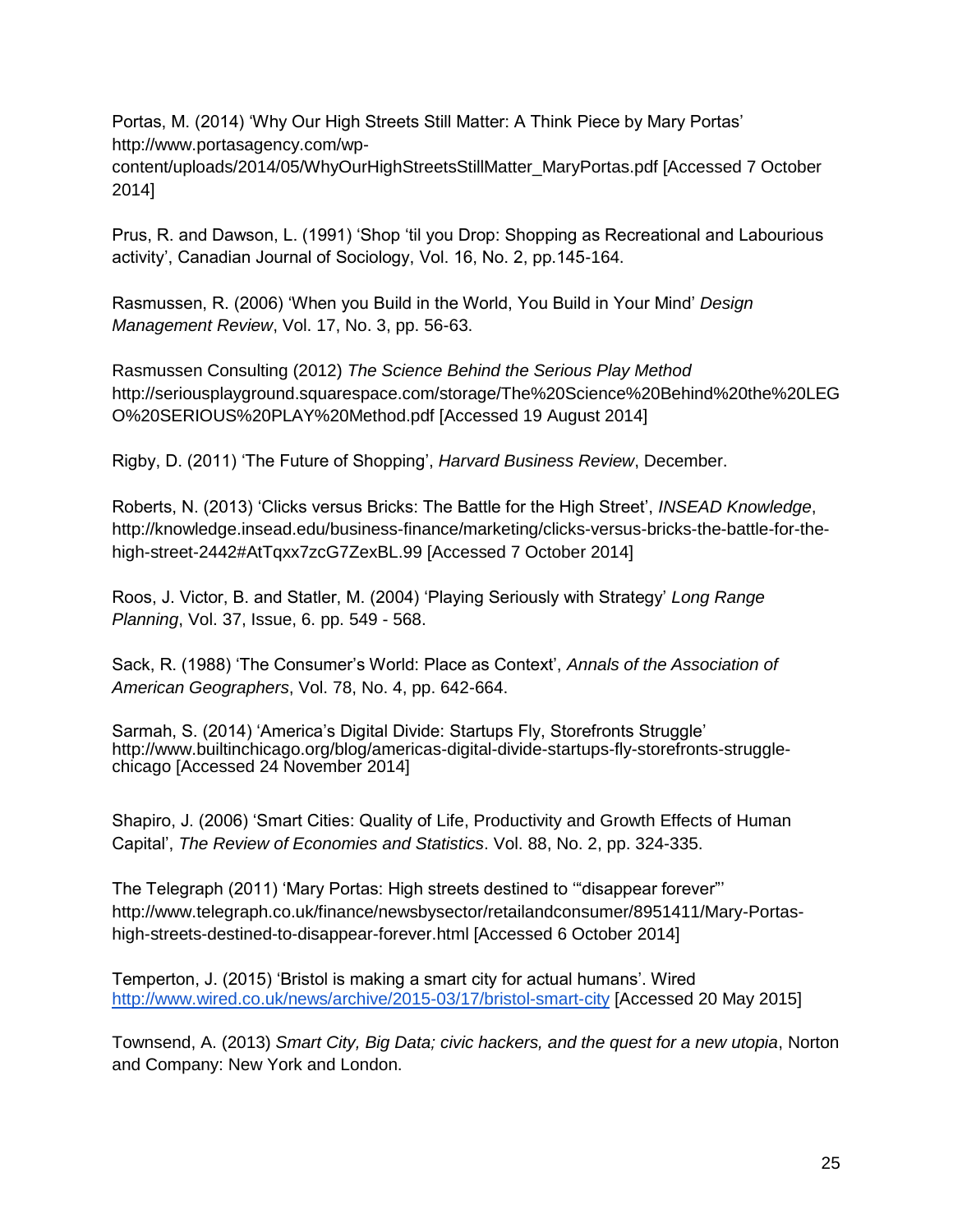Valentine, M. (2013) 'Analysis: Have the Portas Pilot towns succeeded?' *Retail Week*, <http://www.retail-week.com/analysis-have-the-portas-pilot-towns-succeeded/5049908.article> [Accessed 20 July 2014]

Vaughan, M. (1978) 'Multinational Corporations: The world as a company town', in Idris-Soven, A. (ed.), *The World as a Company Town*, Mouton Publishers: The Hague, pp.15-35.

Walsham, G. (1995), 'The Emergence of Interpretivism in IS Research', *Information Systems Research*, Vol. 6, No. 4, pp. 376 - 394.

White, D. and Hellerick, G. (1994) 'Nietzsche at the Mall: deconstructing the consumer', *C-Theory*, Vol. 17, No. 1/2, pp. 76-99.

Willis, J. (2007) Foundations of Qualitative Research: Interpretive and Critical Approaches, Sage Publications: London, UK, pp. 298 - 299.

Wrigley, N. and Lambiri, D. (2014) High Street Performance and Evolution; A Brief guide to the evidence , University of Southampton Economic, and Social Research (ESRC) http://thegreatbritishhighstreet.co.uk/pdf/GBHS-HighStreetReport.pdf [Accessed 28 September 2014]

Wood, Z. (2014) 'Independent retailers plug high street gaps left by chain store exodus'. *The Guardian*, http://www.theguardian.com/business/2014/mar/25/independent-shops-growth-chainstore-exodus-high-streets [Accessed 15 September 2014]

Wu, H. (2013) 'Imagination workshops: An empirical exploration of SFP for technology-based business innovation' *Futures*, Vol. 50, pp. 44-55.

| <b>Number</b> | <b>Participant description</b>        |
|---------------|---------------------------------------|
|               | Consumer/customer                     |
| 2             | Academic                              |
| 3             | City Council employee                 |
| 4             | Consumer/customer                     |
| 5             | Retail owner                          |
| 6             | Retail owner                          |
|               | Community organisation representative |

#### **Appendix 1**